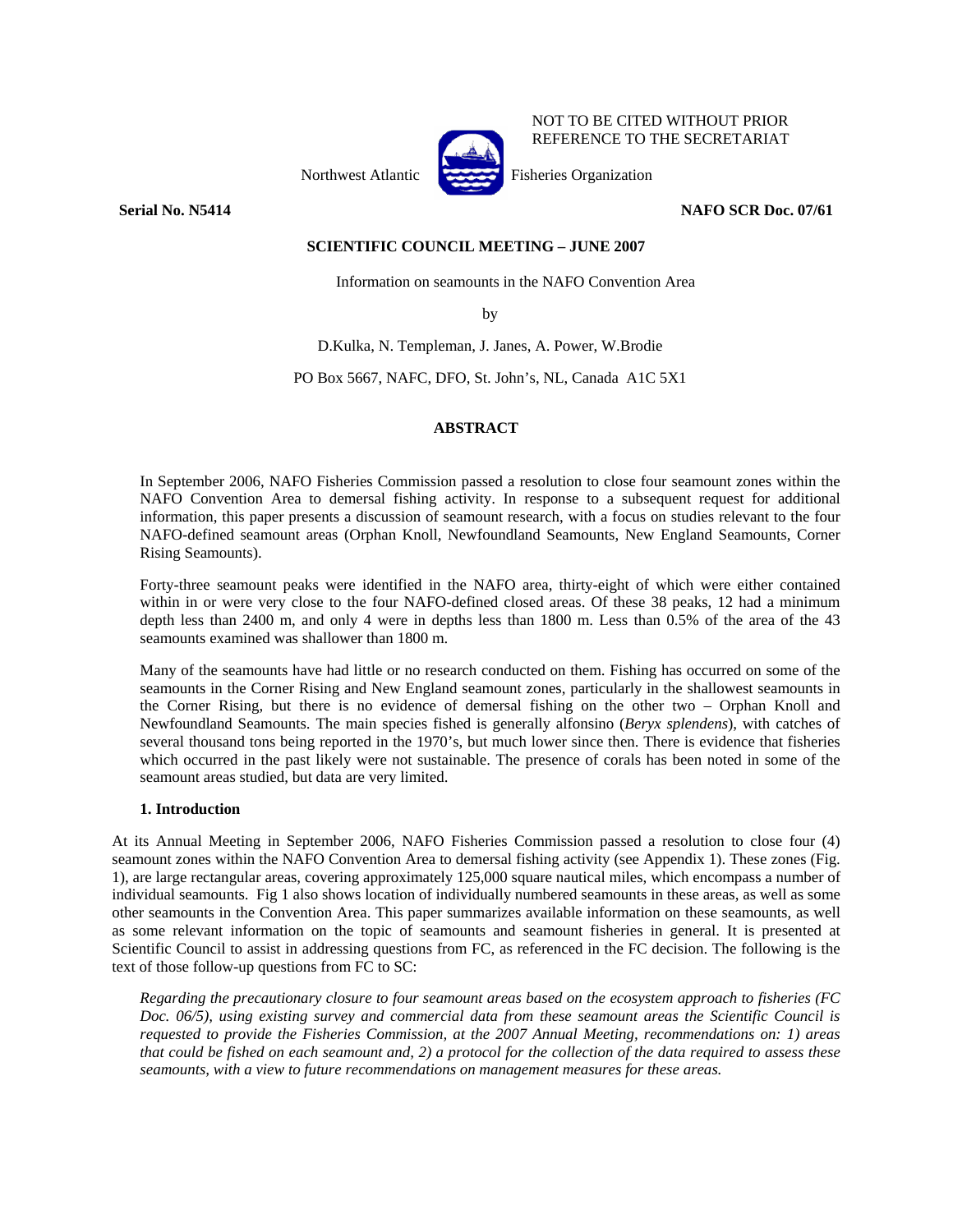### **2. Seamounts – General Information**

It is widely believed that seamounts play an important role in marine biogeography. It was decided by participants at a Census of Marine Life seamount workshop in 2003 that seamounts represent important ecosystems for study that have not, to date, received scientific attention consistent with their biological and ecological value (Stocks et al. 2004).

As described in Stocks (2004) and Froese and Sampang (2004), many seamounts have assemblages of species not found in other deep-sea habitats, high levels of endemic species (species found only on one seamount or seamount range and nowhere else in the oceans to date), certain extremely long-lived and slow-growing species, and a few examples of 'living fossils' – species thought long extinct (Morato et al. 2004).

However, on a global scale, seamount biodiversity is largely unknown and an understanding of the way these ecosystems are likely to respond to perturbation is practically non-existent. According to CenSeam (2007) relatively few of the thousands of seamounts estimated or known to exist worldwide have been studied, with only about 350 having been sampled, and less than 100 in any detail.

#### **2.1 Biodiversity**

While a comprehensive assessment of seamount biodiversity is currently impossible due to the lack of data for many of the faunal groups living on seamounts, we do know that the distribution of organisms on seamounts is strongly influenced by the interaction between seamount topography and currents, where the high energy and advective nature of seamounts is capable of supporting large aggregations of fish and suspension-feeding benthic megafauna. Seamount benthos, in turn, provides vital habitat for many, often commercially and ecologically significant, fish species, the types of which vary from region to region and between seamounts (Rogers 1994).

The occurrence of hard substrata on seamounts means that, in contrast to the mostly soft sediments of the surrounding deep sea, seamount communities are often dominated by sessile, permanently attached organisms that feed on particles of food suspended in the water (Clark et al. 2006).

Corals are a prominent component of the suspension-feeding fauna on many seamounts, accompanied by barnacles, bryozoans, polychaete worms, molluscs, sponges, sea squirts and crinoids (Clark et al. 2006). Most deep-sea corals belong to the Hexacorallia, including stony corals (scleractinians) and black corals (antipatharians), or the Octocorallia, which include soft corals such as gorgonians (Clark et al. 2006). Notably, Scleractinian (e.g. *Lophelia; Desmophyllum*) corals may form massive reef matrices, which greatly increase habitat complexity and contribute to species diversity; their productivity may be related to their association with light hydrocarbon seeps (Koslow 2003). It has been suggested by some researchers that Orphan Knoll may contain the largest and deepest *Desmophyllum* reef in the world (see Section 3.2).

#### **2.2 Fish stocks**

Vinnichenko (1997) summarized 30 years of study, that began in the 60's-70's when large-scale fish scouting investigations were conducted by fishery researchers from the former Soviet Union around seamounts. Large aggregations of fish were rare, and fish stock sizes around seamounts were found to be generally low. The general biological productivity of each seamount varied based on factors such as size, relief, depth and circulation patterns.

The assumption of local groupings of fish species around seamounts, however, has been confirmed by genetic studies of common seamount species, including the grenadier. It has also been indirectly demonstrated by the fact that many areas that have been heavily fished have not regenerated. The highest catches were noted in the earliest years of the study and underline the vulnerability of many deepwater seamount populations.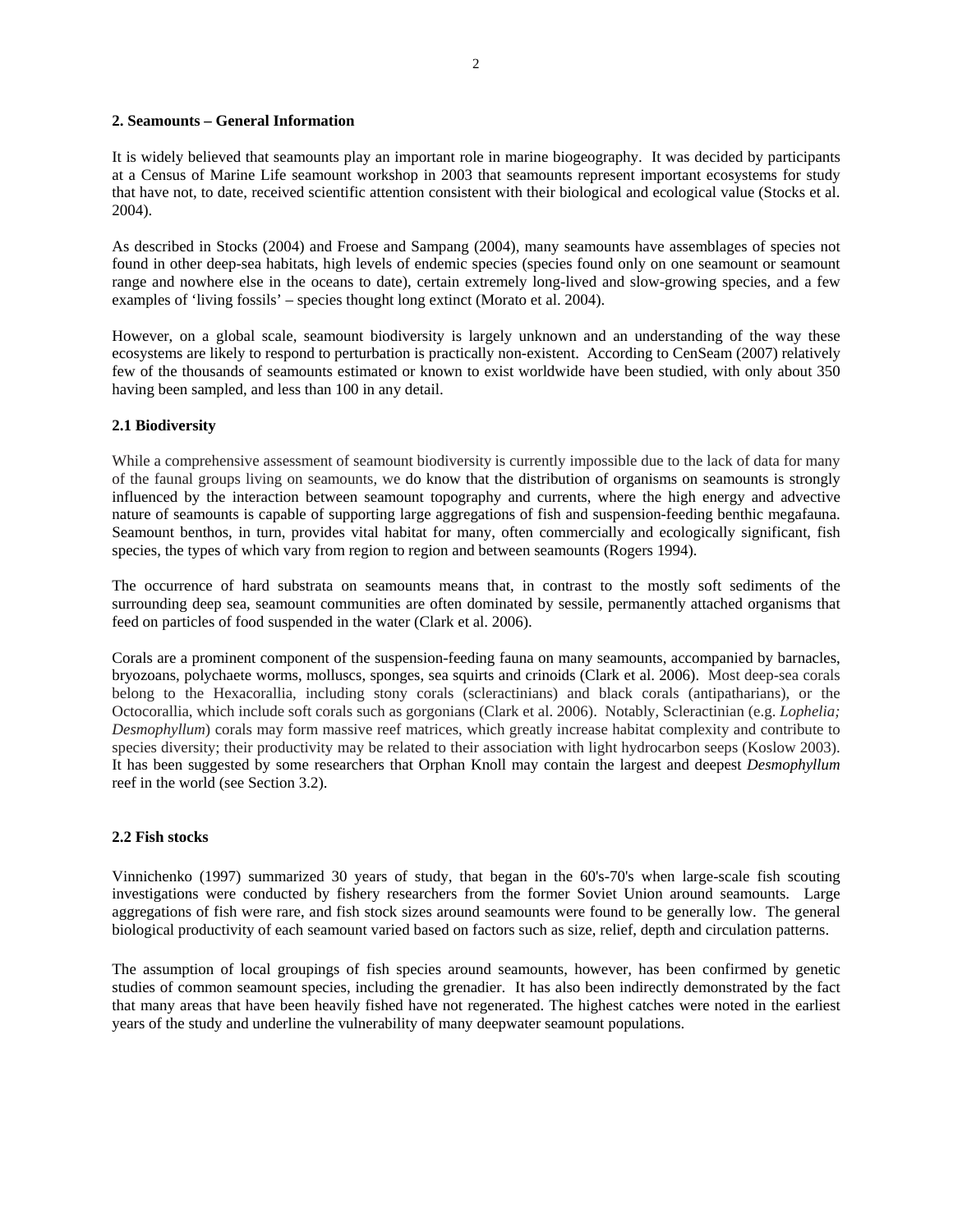### **2.3 Fishing**

The species targeted by fisheries at seamounts generally have a very low overall abundance, but they aggregate at seamounts for various life processes. They are often long-lived, slow growing, late maturing (at about 30 years), and have low reproductive potential. (http://www.ices.dk/marineworld/seamounts.asp). However, alfonsino (Beryx splendens), which is often the main target of seamount fisheries in the NW Atlantic, is not a particularly slowgrowing species.

Approximately 70 species are fished from seamounts worldwide and sharp boom-and-bust cycles and serial depletion generally characterize these fisheries, including many that are actively managed (Koslow *et al*. 2001). The vulnerability of fish populations on seamounts to fishing was also shown in Morato et al. (2004).

#### **2.4 Endemism**

Seamounts are particularly noted for their high rates of endemism: several recent studies (Parin *et al.* 1997; Richer de Forges *et al.* 2000; Koslow *et al.* 2001) have reported that > 30 % of the species found on seamounts were new to science and potential endemics (Stocks et al. 2004).

Recent faunal studies on Bear Seamount (one of the New England Seamounts) recognize that a small percentage of the fauna there is represented by "natural invader" species. Most of these species are more typically found in the eastern Atlantic, and are either rare or previously unknown from the western Atlantic (Moore et al. 2002).

# **2.5 Current Research**

In 2005, a Census of Marine Life (CoML) field project was established to research and sample seamounts (Stocks et al. 2004; censeam.niwa.co.nz). This project, termed CenSeam (a Global Census of Marine Life on Seamounts), provides a framework to integrate, guide and expand seamount research efforts on a global scale. It has established a seamount researcher network of almost 200 people around the world, and is collating existing seamount information and expanding a database of seamount biodiversity. One of the key themes of CenSeam is to assess the impacts of fisheries on seamounts.

A recent report (Clark et al. 2006) produced by the Data Analysis Working Group of CenSeam provides insight into what is known about seamounts, deep-sea corals and fisheries, and uses the latest information to predict the existence and vulnerablility of seamount communities in areas for which we have insufficient or no information. Similarly, another recent report, Seamounts: Biodiversity and Fisheries (Morato and Pauly 2004), contains a collection of papers with topics ranging from the identification and distribution of seamounts in the world's oceans, to a detailed documentation of their biodiversity and the potential and actual impact of fisheries thereon.

The Expert Consultation on Deep-Sea Fisheries, organized by the UN's Food and Agriculture Organization (FAO), took place in Bangkok, Thailand from Nov. 21-23, 2006. That meeting was attended by experts from several countries, and included fisheries scientists and managers from various government organizations/agencies, academics, representatives from the fishing industry, as well as other non-governmental organizations. Several experts in attendance at that meeting had considerable experience with seamounts and seamount fisheries, and SC reviewed a number of their conclusions and recommendations in June 2007.

A common recommendation from scientists involved in much of the above research is the need to apply the precautionary approach to fisheries management of seamounts until considerably more knowledge and understanding of these habitats is available.

### **2.6 Corals**

In the NAFO area the presence of deep sea corals is evident from both commercial and experimental trawls over the New England and Corner Rising seamounts. The presence of deep sea corals on the New England seamount chains has been noted in bottom trawling gear (Moore et al., 2001). The New England seamounts have been explored by the National Oceanographic and Atmospheric Institute http://www.oceanexplorer.noaa.gov/ explorations/04mountains/welcome.html , which has documented many corals, including octocoral gardens. In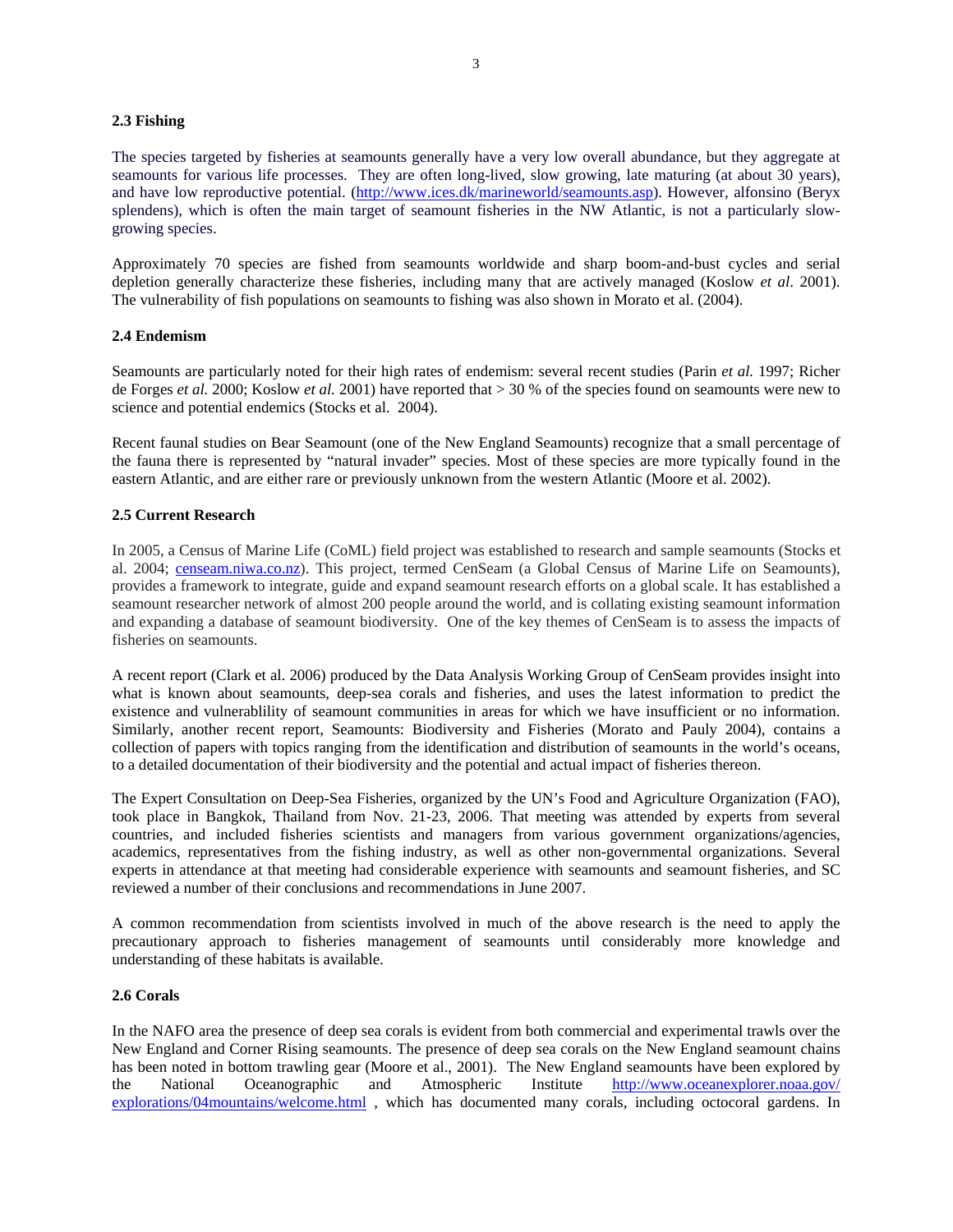Division 6G (Corner Rising area) the retrieval of lost pots may indicate not only previous fishing activity on certain banks in the area but the presence of coral contributing to gear loss. During an experimental fishery conducted by a Canadian vessel in 1995 on the Corner Rising seamount, a crab vessel was encountered and reported that some of its gear was lost due to entangling in coral, forcing it to leave the area. Presence of large mounds on the Orphan Knoll has been documented from seismic work (Enachescu 2004), and it has been speculated that these may be organic in nature, possibly reef-like objects, or structures related to bottom vents.

Data collection protocols have recently been established for fisheries in other areas. Appendix 2 contains an example of an existing coral collection protocol for fisheries observers working on Canadian vessels (V. Wareham, DFO St. John's, pers. comm).

#### **3. Area specific studies**

#### **3.1 Bathymetry**

Area of the New England, Corner Rising, Newfoundland Seamounts and the Orphan Knoll shallower than 2000 m is estimated to be  $3,813 \text{ km}^2$  or 0.46% of the total area of the seamounts and surrounding abyssal plain down to  $5,500$ m (Table 1, Fig. 2). This is based on measuring the area within existing bathymetric depth countours. A significant portion, about 50% of the area  $<$  2000 m, or 1905 km<sup>2</sup>, falls outside of the NAFO Convention Area, which means that the seamount area in the NAFO closed zones which is < 2000 m in depth is 1908 km. Compare this to the area of the Flemish Cap at depths  $<$  2000 m, which is 64,048 km<sup>2</sup>.

A total of 43 seamount peaks were examined, not all of which fall within the 4 closed areas. Some of these 43 are considered to be connected, ie. not separated at the base.

**3.2 Newfoundland Seamounts:** Most of the information is on the geology of the area (Sullivan and Keen 1972, 1977). No information was found on significant species, or any commercial fishing or research surveys. We examined 6 seamount peaks in this area, none of which were shallower than 2400 m (Tables 1 and 4; Fig. 2), and most of which were > 3500 m.

**3.2 Orphan Knoll:** As with the Newfoundland Seamounts, no biological or commercial fishing data could be found. Orphan Knoll is a single peak, with no depths shallower than 1800 m (Tables 1 and 4; Fig. 2). The area has been visited by seismic surveys in relation to oil and gas exploration. Seismic data collected by Geological Survey Incorporated (GSI) was donated to MUN for research, and Enachescu (2004) published a paper on deepwater submarine mounds in the north-eastern Orphan Basin and on the Orphan Knoll. He noted that the presence in the Orphan Knoll area of giant, deepwater mounds was known previously, and that a comprehensive account on the subject, history of mound discovery and record of the attempts to dredge them is given by van Hinte and Ruffman (1995). Other researchers have published papers on this feature as well, dating back to the early 1970's, although it was not speculated that these mounds may be biological in origin.

The mounds were found at depths of between 1800–2300m. Details of these "seamounds", which were named in the Enachescu paper, are as follows: Einarsson Mound is 1500-2000 m wide and 300m tall, and Nader Mound is between 400-800m wide and 300 m tall (Enachescu 2004), including the height of the base (root) which is covered in sediment. He concluded that based on seismic characteristics, regional mapping, their location in proximity to deep seated fault zones, and comparison with similar features identified and sampled in Northwest Atlantic margin, these mounds are interpreted as large deep water bioherms (ancient organic reef of mound-like form built up by invertebrates) or live colonies connected to water bottom vents. Enachescu (2004) proposed "a mixed organicinorganic origin for the mounds, which implies the existence of deep, coldwater marine organisms feeding from either hydrocarbon rich vents or hydrothermal fluids rising through deep-seated faults at the water bottom." He noted that other mounds were also detected, covered by sediment, ie. not protruding from the ocean floor.

This paper also noted that "Ten years ago Canadian scientists discovered deep sea corals in the Orphan Knoll area", although no details were given. This was the only reference made to species being found on Orphan Knoll.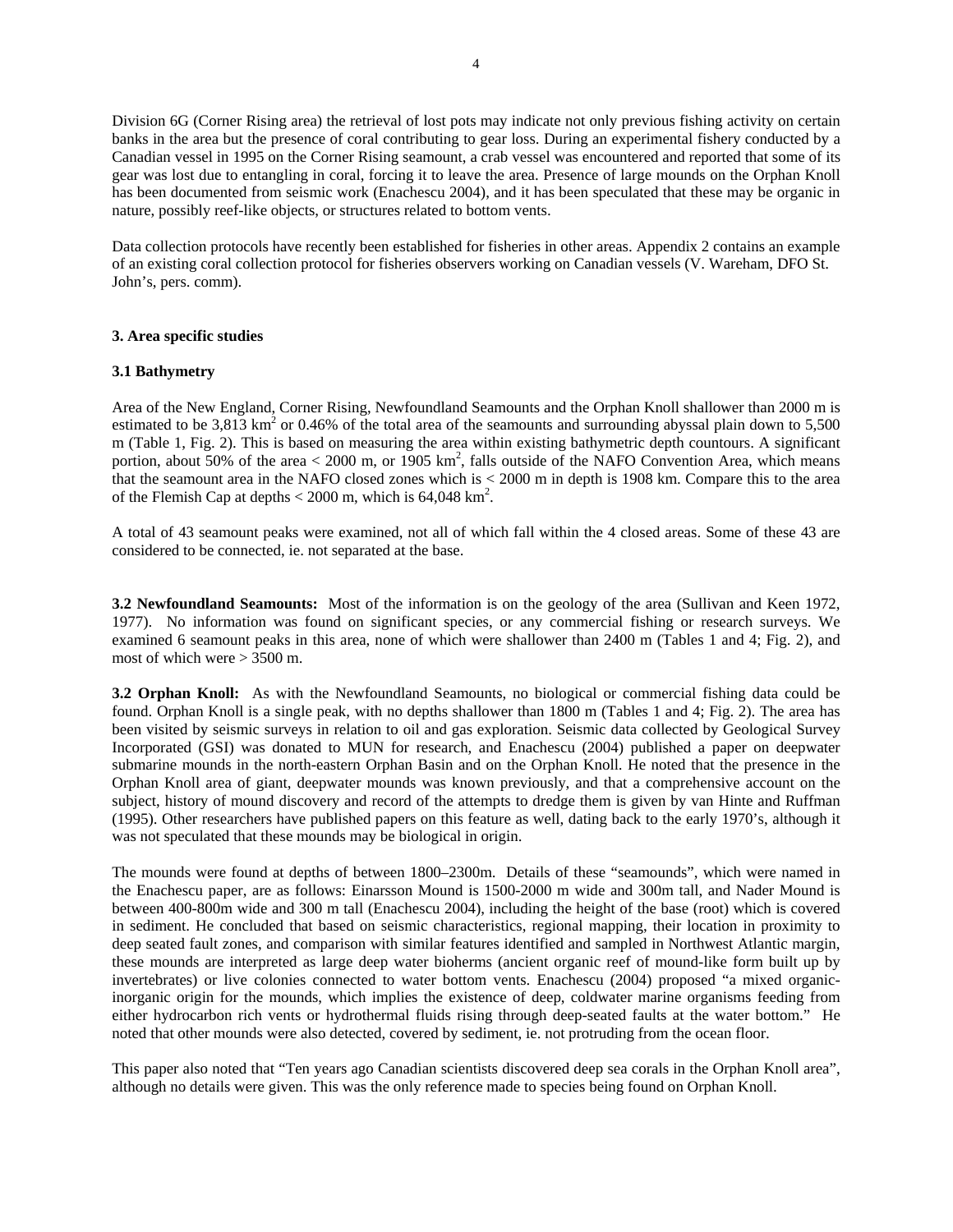Enachescu (2004) noted that "a comprehensive inventory of the mounds and study of their genesis has to be undertaken. If an organic origin is proven, these mounds will be the most northerly, deepest cold water North American large reefal structures or organic build-ups ever encountered. If mounds are bioherms or colonies around hydrocarbon/hydrothermal vents, a Natural Protected Area (NPA) would need to be established for the conservation of these formations."

It was noted that further research was planned on these mounds, but it is not known at this time if such research has been conducted or published, and this needs to be investigated further.

**3.3 New England Seamounts:** Seventeen individual seamount peaks were examined, with no depths shallower than 1900 m being found (Tables 1 and 2; Fig. 2). Two studies from the New England Seamounts were examined: the Moore et al., 2001 study on Bear Seamount, and results from an exploratory fishery by a Spanish trawler in 2004 (Duran et al. 2005). In the latter paper, the specific locations of fishing effort in Division 6EF (containing the New England Seamounts), were not specified, so it was not possible to determine which seamounts may have been fished. Heirtzler et al. (1974) also reported on research on the New England and Corner Rising Seamounts.

#### *Biodiversity of Bear Seamount, New England Seamount Chain: Results of Exploratory Trawling*

In December 2000 a USA research vessel Delaware II made twenty hauls on and over Bear Seamount. Bear Seamount is located just inside the United States Exclusive Economic Zone and is part of the New England Seamount chain, but is outside the NAFO closed area. The exploratory cruise documented the biodiversity of fishes, cephalopods and crustaceans (Moore et al 2001).

Six hauls with a IYGPT midwater trawl, five hauls with a standardized shrimp trawl, and nine tows with a Yankee 36 otter trawl produced 115 different fish species. Cephalopods comprise 26 species, crustaceans numbered 46 species, and other invertebrates numbered 113 species.

In addition to a solitary coral species *Vaughanella margaretata* and an undescribed species of gorgonian coral several rare fish species were caught. Two fish species with potential commercial importance were encountered; the roundnose grenadier and the roughhead grenadier. A total of 88 roundnose grenadier weighing 65.1kg were caught at 4 stations, while twenty one roughhead grenadier were caught at 5 stations. Both species were caught at depths of 1100-1800m.

Species caught in this study are comparable to a published list of fishes found on the Corner Rising seamount (Vinnichenko 1997). Live species of *Lophelia pertusa* were present in two bottom hauls, suggesting that deepwater coral banks may exist on this seamount.

#### *Spanish exploratory fishing in Divisions 6EF*

During the last quarter of 2004 a Spanish trawler, using "Gloria" pelagic gear (60-135 mm cod end) and bottom gear (130 mm cod end) conducted an experimental survey in the NAFO Regulatory Area (Divisions 6EFGH and 4XWVs) and adjacent international waters to the south (Duran et al 2005). The purpose of the survey was to obtain information on the distribution and biology of pelagic and demersal species in areas not traditionally fished by the Spanish. A scientific observer collected information on fishing activity (i.e., effort, depth, etc.) and biological data (i.e., length distribution, length-weight relationships, etc.). Sampling was conducted over a wide geographical range at depths ranging from 200–1400 m. The survey area encompassed the New England Seamounts (encompassed in NAFO Division 6EF) and the Corner Seamounts (encompassed within NAFO Division 6GH). The specific locations of fishing effort in Division 6EF (containing the New England Seamounts), were not listed in the paper, so it was not possible to determine which seamounts may have been fished.

With respect to NAFO Division 6EF (containing the New England Seamounts) 115.1 hours of fishing effort was directed using pelagic gear and 5.25 hours using bottom gear. Pelagic gear yielded 108.3 kg total catch of the three listed species (alfonsino, Lanternfish, and deep-sea hooked squid) whereas the bottom gear catch reported was nil. With respect to sessile and low mobility benthic invertebrates (i.e., sea anemones, corals, sponges, etc.), 5.25 hrs of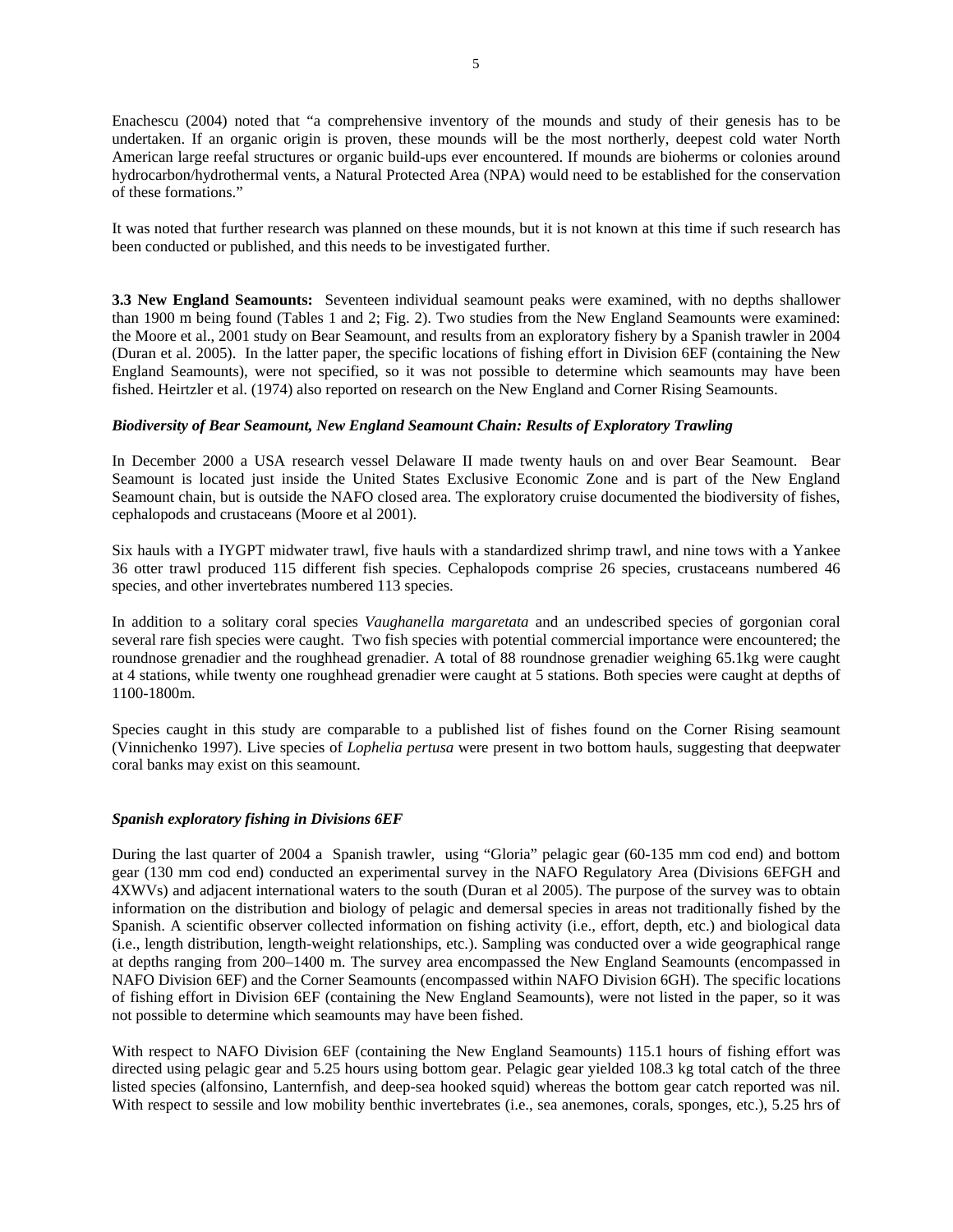bottom effort in NAFO Division 6EF produced a number of hauls with such invertebrate presence (Duran et al 2005). More recent information on this fishery, presented at the June 2007 SC meeting and including some biological data on alfonsinos taken in the catches, can be found in Gonzalez-Costas and Lorenzo (2007).

**3.4 Corner Rising Seamount:** Nineteen individual seamount peaks were studied in this area, although 9 of these could be considered as linked with one or more peaks (Tables 1 and 3; Fig. 2).

#### *Spanish exploratory fishing in Divisions 6GH*

With respect to NAFO Division 6GH, containing the Corner Rising Seamounts, the Duran et al (2005) study reported 102 hours of Spanish exploratory fishing effort using pelagic gear and 104.25 hours (NAFO Div 6G only) using bottom gear. Pelagic gear yielded 3031.3 kg total catch of the three main species (alfonsino, Lanternfish, and deep-sea hooked squid) whereas the bottom gear yielded a catch of 436,422 kg, mostly alfonsino, with some black scabbardfish and cardinalfish. The authors noted that retrieval of lost pots in NAFO Division 6G likely indicated past fishing activity in the area.

Similar effort using pelagic gear in Division 6GH yielded 3031.3 kg of alfonsino, lanternfish, and deep sea hooked squid, a marked increase compared to Division 6EF. Unlike the New England seamount area, more fishing effort was directed towards bottom gear in Division 6G.

### *Russian Investigations and Deep water Fishery on the Corner Rising Seamounts.*

Vinnichenko (1997) reported that both pelagic and bottom trawls of minimum mesh size 60-90 mm were used by Russian vessels throughout their commercial, scouting and research programs on the Corner Rising Seamounts from 1976-96. From the information in this paper, it was not possible to determine which of the seamounts were fished, although some of the catch was taken in the seamounts just outside the NAFO Convention Area (Vinnichenko, pers. comm.). During the 1976-96 period, a total of 19,780 tons of fish were reported. A total of 175 fish species from 53 families were observed throughout the course of Russian operations. Alfonsino were observed primarily at depths of 420–750m with some aggregations at 900m. Small quantities of wreckfish and barrelfish were observed at depths of 660-800m, while cardinal fish and flint-perch were found at 760-900m. Black scabbard fish were the main species noted in depths >900m.

The identification of commercial aggregations of fish on the Corner Rising Seamounts in 1976 resulted in a catch 10,200 tons, comprised mostly of alfonsino. In 1977, the total catch dropped to 800 tons, and this was interpreted to be a result of the extremely large removal of fish in the previous year. The next commercial fishing program did not occur until 1987 when 2,300,tons of fish were caught, and from 1994-1996, the total catch was 4,500 tons. Despite intermittent commercial activity, numerous scouting and research operations were also undertaken in the area. Biological observations were made on the main species (alfonsino, black scabbard fish, wreckfish, barrelfish, cardinal fish, and flint perch) including spawning habits, feeding habits, and distribution and formation of deepwater aggregations.

The author expressed concerns that the limited stocks of deep water fish found in this study exhibit the necessity for the development of an international fishery management plan for Corner Rising and other seamounts.

Five species were seen in catches in both the Russian investigations in 1997 and the Spanish experimental fishery in 2004. These included alfonsino, black scabbardfish, cardinal fish, flint-perch, and barrelfish.

#### *Fishing the Corner Rising Seamounts on a Canadian trawler - April 2005*

A Canadian fishing company undertook exploratory fishing on the Corner Rising Seamounts to ascertain the viability of an orange roughy fishery in the spring 1995.

A standard groundfish "Alfredo" trawl was used with some changes to minimize damage to the seamounts. Fishing was undertaken at depths of 650–900m under the direction of a New Zealand fish captain with experience fishing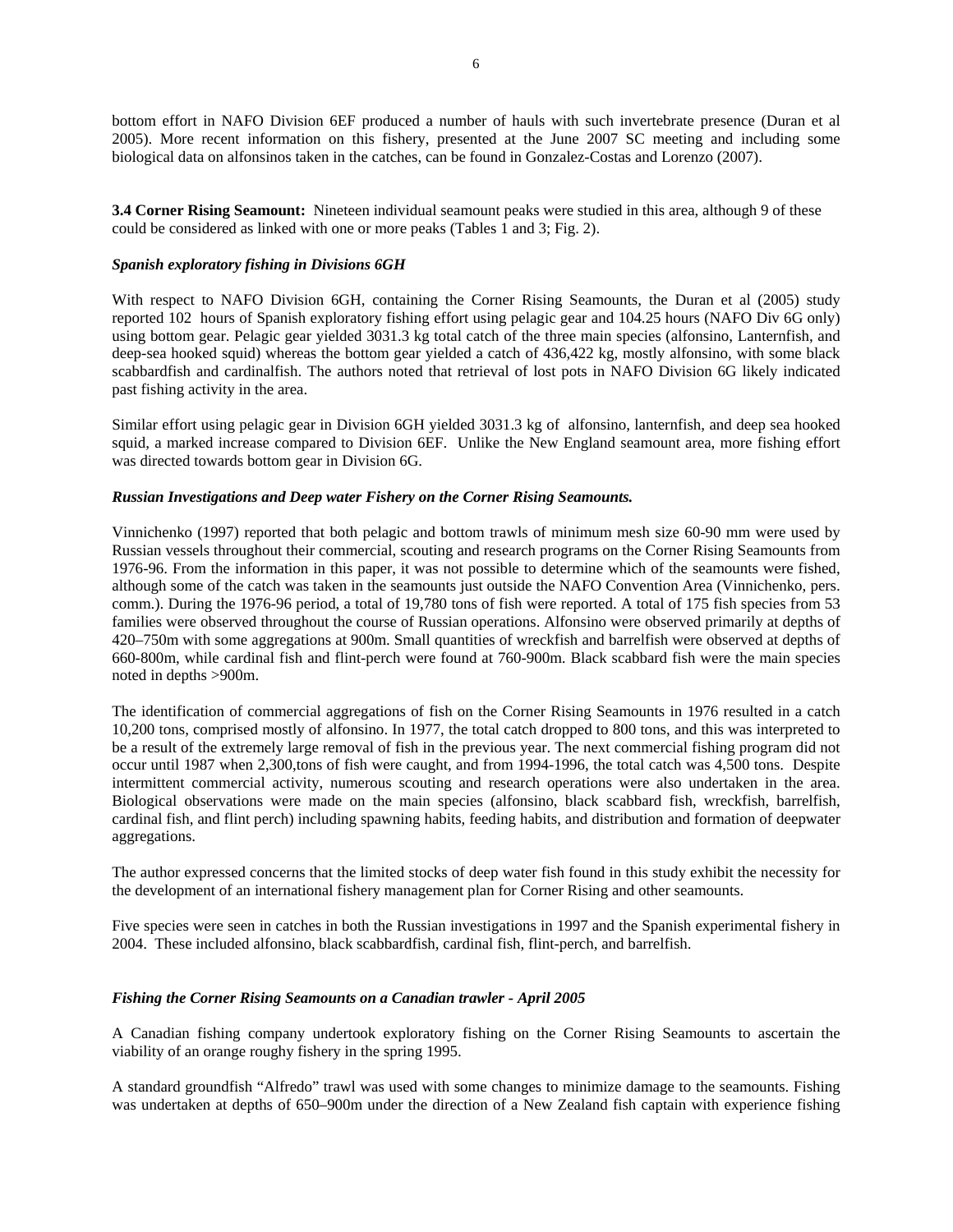seamounts in New Zealand. Gear technologists from DFO and the fishing company, and an observer were also on board, and available information came from these sources. The use of inaccurate charts made locating the seamounts difficult and finding suitable bottom proved to be challenging. Some of this fishing straddled the southern boundary of the NAFO Convention Area, at 35 degrees N latitude as seen in Fig. 3. A total of 11 sets were completed on the first trip. The main species caught were identified as alfonsino, wreckfish, blue nosed grouper, barracudina, and cardinal fish for a combined total of 9137 kg with alfonsino and wreckfish and making up 90%.

Despite low catches, echo soundings and catch per unit effort suggested the presence of some large aggregations of alfonsino. During this fishing trip, other vessels were also observed fished in this area. A Russian vessel in the area indicated that they were catching 1,000-5,000 kg. of alfonsino per tow, however on several occasions observations were made of hauls of ~30,000 kg. per 2 hour tow. Another vessel (possibly Canadian) fishing crab pots and long lines indicated that most of their gear was lost due to entanglement in coral and it subsequently left the area. Two more trips were made to the Corner Rising Seamount but catches were not deemed significant enough to further pursue a fishery.

#### **4. References**

CenSeam. 2007. Mission: To determine the role of seamounts in the biogeography, biodiversity, productivity, and evolution of marine organisms, and to evaluate the effects of human exploitation on seamounts. [Online] Accessed at http://censeam.niwa.co.nz/censeam\_about

Clark M.R., Tittensor D., Rogers A.D., Brewin P., Schlacher T., Rowden A., Stocks K., Consalvey M. 2006. Seamounts, deep-sea corals and fisheries: vulnerability of deep-sea corals to fishing on seamounts beyond areas of national jurisdiction. UNEPWCMC, Cambridge, UK.

Durán Muñoz P., M. Mandado, A. Gago, C. Gómez & G. Fernández. 2005. BRIEF RESULTS OF A TRAWL EXPERIMENTAL SURVEY AT NW ATLANTIC. NAFO SCR Doc. 05/32, Serial No. N5095.

González-Costas, F. and Juan Vicente Lorenzo. Spanish fisheries information in Corner Rise Seamount Complex (NAFO Divisions 6GH). NAFO SCR Doc 07/26, Ser. No. N5377.

Enachescu, M. E. 2004. Conspicuous deepwater submarine mounds in the northeastern Orphan Basin and on the Orphan Knoll, offshore Newfoundland. The Leading Edge, 23: 1290-1294.

Froese, R., and Sampang, A. 2004. Taxonomy and biology of Seamount Fishes. In Morato, T. and Pauly, D. (eds.). Seamounts: Biodiversity and Fisheries. Fisheries Centre Research Report 12(5), pp. 25-32.

Heirtzler,J. R. ; Taylor,P. T. ; Ballard,R. D. ; Houghton,R. L. 1977. The 1974 ALVIN Dives on Corner Rise and New England Seamounts. WOODS HOLE OCEANOGRAPHIC INSTITUTION MASS, 59 p. (abstract only viewed at http://stinet.dtic.mil/oai/oai?&verb=getRecord&metadataPrefix=html&identifier=ADA038115).

Koslow, J.A. 2003. Vents, seamounts and deepwater coral environments: prospects for high productivity deep-sea environments. Environmental Future of Aquatic Ecosystems. 5th International Conference on Environmental Future (5th ICEF). 23- 27 March 2003 ETH Zurich, Switzerland (abstract). http://www.icef.eawag.ch/abstracts/koslow.pdf

Koslow, J.A., Gowlett-Holmes, K., Lowry, J., O'Hara, T., Poore, G., and Williams, A. 2001. The seamount benthic macrofauna off southern Tasmania: community structure and impacts of trawling. *Mar. Ecol. Prog. Ser.* 213: 111- 125.

Moore, J. A., Vecchione, M., Hartel, K. E., Collette, B. B., Galbraith, J. K., Gibbons, R.,Turnipseed, M., Southworth, M. and Watkins, E. 2001. Biodiversity of Bear Seamount, New England seamount chain: results of exploratory trawling. NAFO SCR Doc., 01/155. 8pp.

Moore, J.A., Vecchione, M., Collette, B.B., and Gibbons,R. 2002. The fauna of Bear Seamount (New England Seamount chain), and the presence of "natural invader" species. ICES CM 2002/M:25.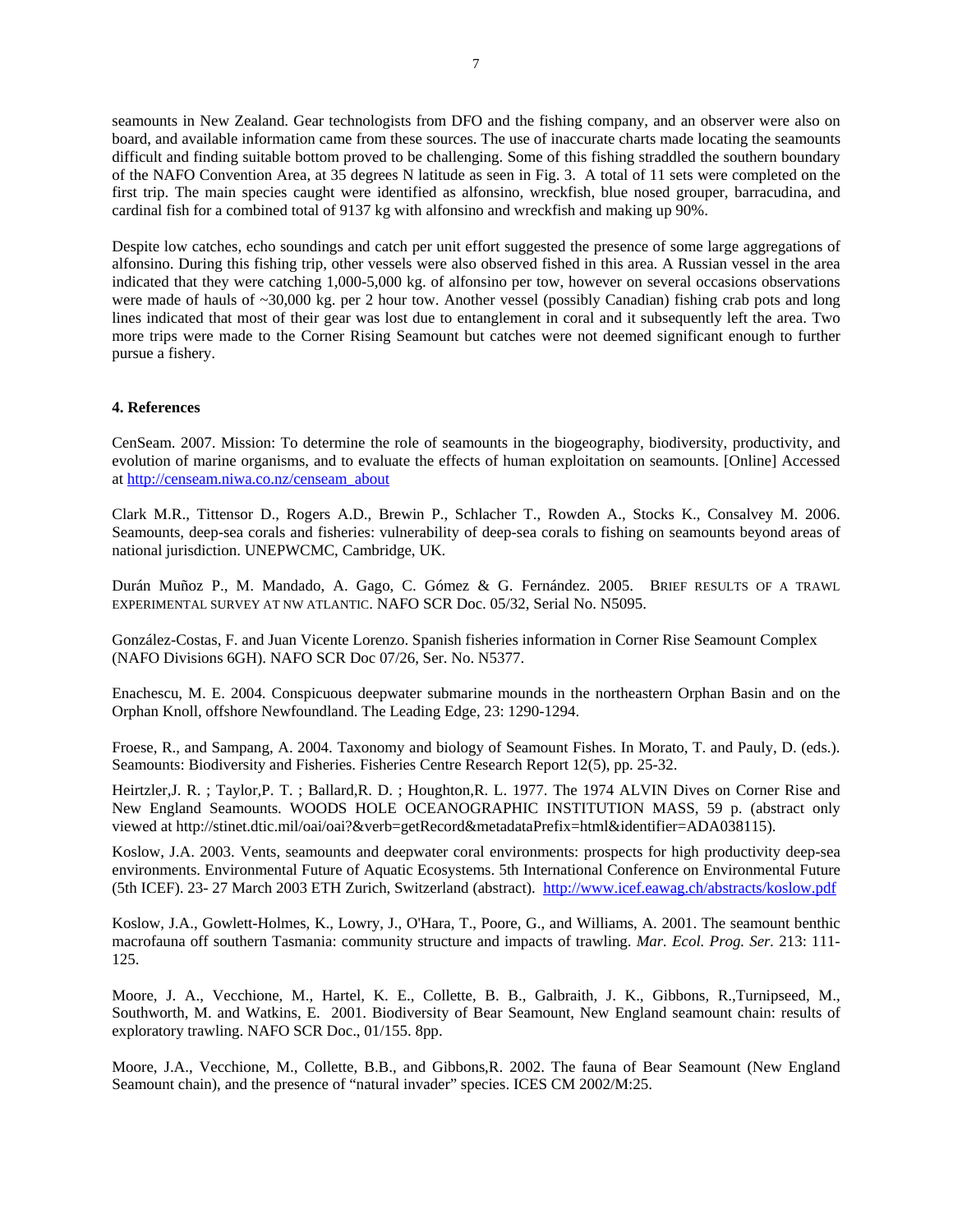Morato, T., W.L. William, C and T.J. Pitcher. 2004. Vulnerability of Seamount Fish to Fishing: Fuzzy Analysis of Life-History Attributes. Pp.51-59 In: Morato, T. and Pauly, D. (eds.). Seamounts: Biodiversity and Fisheries. Fisheries Centre Research Rep. 12(5).

NAFO Secretariat. 2007. Information on Fishing On and Around the Four Closed Seamount Areas in the NRA. NAFO SCR Doc 07/6, Ser. No. N5347

http://www.oceanexplorer.noaa.gov/explorations/04mountains/welcome.html

Parin, N.V., Mironov, A.N., and Nesis, K.N. 1997. Biology of the Nazca and Sala y Gomez submarine ridges, an outpost of the Indo-west Pacific fauna in the Eastern Pacific Ocean: Composition and distribution of the fauna, its communities and history*. Advances in Marine Biology* 32, 145-242.

Richer de Forges, B., Koslow, J.A., and Poore, G.C.B. 2000. Diversity and endemism of the benthic seamount fauna in the southwest Pacific. *Nature* 405: 944-947.

Rogers, A. D. 1994. The biology of seamounts. *Advances in Marine Biology* 30:305-350.

Stocks, K.I., Boehlert, G.W., and Dower, J.F. 2004. Towards an international field programme on seamounts within the Census of Marine Life. Arch. Fish. Mar. Res. 51(1-3), 320–327.

Stocks, K. 2004. Seamount invertebrates: composition and vulnerability to fishing. In Morato, T. and Pauly, D. (eds.). Seamounts: Biodiversity and Fisheries. Fisheries Centre Research Report 12(5), pp. 17-24.

Sullivan K. D. and C.E. Keen. 1972. Newfoundland seamounts petrology and geochemistry, Geol. Assoc. Can. Spec. Pap. 16 (1972) 461-476.

Sullivan, K. D. and C. E. Keen, 1977. Newfoundland Seamounts – Petrology and Geochemistry,*in* Baragar, W.R.A., Coleman, L.C., Hall, J.M., eds., Volcanic regimes of Canada, Geol.Assoc. Canada Special Paper 16, 461-476.

Van Hinte, J.E. and Ruffman, A., with van den Boogaard, M., Jansonius, J., van Kempen, T.M.G., Melchin, M. J. and Miller, T.H., 1995. Palaeozoic fossils from Orphan Knoll, NW Atlantic Ocean, Scripta Geologica 109, 1-63 .

Vinnichenko, V.I. 1997. Russian investigations and deep water fishery on the Corner Rising Seamount in Subarea 6, NAFO Sci. Council Studies. 30:41-49.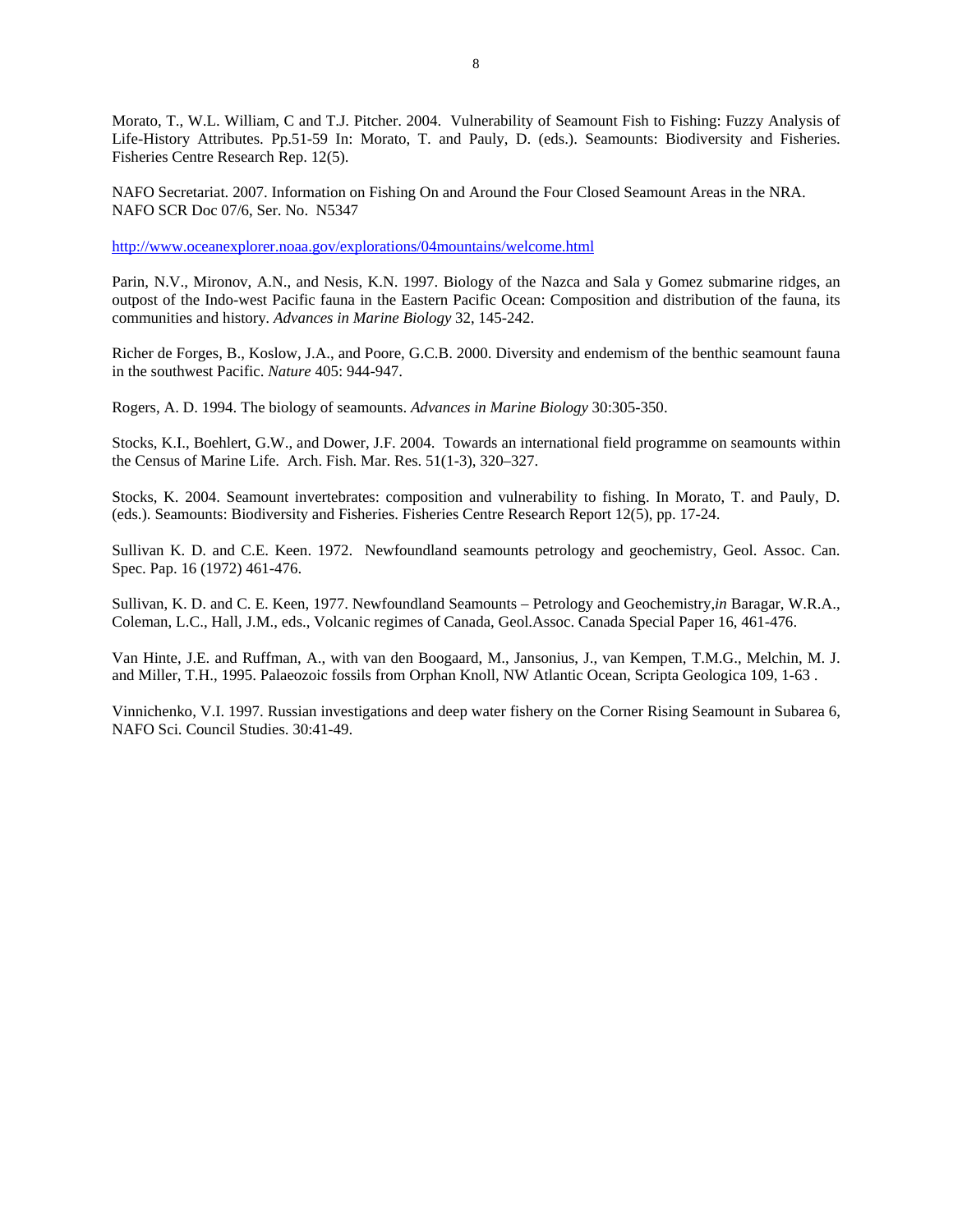Table 1. Summary of Seamount spatial statistics. Table provides sum of area for all seamount clusters in or near the NAFO Convention Area comprising 7 clusters (total) and as well, a summary column (seamounts in NRA) of only those clusters that occur fully or partially within the NAFO Area (New England, Corner, Newfoundland and Orphan Knoll). Yellow delineates depths < 2000 m thought to be maximum fishable depth.

|                 | <b>New</b> | Corner         | Newfound | Orphan |        |                |       |                | $%$ by          | <b>Seamount</b> | % by    |
|-----------------|------------|----------------|----------|--------|--------|----------------|-------|----------------|-----------------|-----------------|---------|
| Depth (m)       | England    | Rising         | land     | Knoll  | Milne  | <b>Bermuda</b> | Sohm  | <b>Total</b>   | Depth           | s in NRA        | Depth   |
| 601-700         |            |                |          |        |        |                |       |                |                 |                 |         |
| 701-800         |            | $\overline{2}$ |          |        |        |                |       | $\overline{2}$ | 0.000%          | $\overline{2}$  | 0.000%  |
| 801-900         |            | 13             |          |        |        |                |       | 13             | 0.001%          | 13              | 0.002%  |
| 901-1000        |            | 48             |          |        |        |                |       | 48             | 0.005%          | 48              | 0.006%  |
| 1001-1100       |            | 48             |          |        |        |                |       | 48             | 0.005%          | 48              | 0.006%  |
| 1101-1200       |            | 42             |          |        |        |                |       | 42             | 0.004%          | 42              | 0.005%  |
| 1201-1300       |            | 46             |          |        |        |                |       | 46             | 0.005%          | 46              | 0.006%  |
| 1301-1400       |            | 49             |          |        |        |                |       | 49             | 0.005%          | 49              | 0.006%  |
| 1401-1500       |            | 134            |          |        |        |                |       | 134            | 0.014%          | 134             | 0.016%  |
| 1501-1600       |            | 205            |          |        |        |                |       | 205            | 0.021%          | 205             | 0.025%  |
| 1601-1700       |            | 239            |          |        |        |                |       | 239            | 0.025%          | 239             | 0.029%  |
| 1701-1800       |            | 233            |          |        |        |                |       | 233            | 0.024%          | 233             | 0.028%  |
| 1801-1900       |            | 333            |          | 398    | 8      | 42             |       | 781            | 0.082%          | 731             | 0.088%  |
| 1901-2000       | 10         | 515            |          | 1,500  | 43     | 98             |       | 2,166          | 0.227%          | 2,025           | 0.244%  |
| 2001-2100       | 86         | 446            |          | 530    | 89     | 86             |       | 1,237          | 0.129%          | 1,062           | 0.128%  |
| 2101-2200       | 96         | 384            |          | 442    | 71     | 84             |       | 1,077          | 0.113%          | 922             | 0.111%  |
| 2201-2300       | 70         | 427            |          | 442    | 66     | 90             |       | 1,095          | 0.115%          | 939             | 0.113%  |
| 2301-2400       | 70         | 441            |          | 527    | 75     | 90             |       | 1,203          | 0.126%          | 1,038           | 0.125%  |
| 2401-2500       | 72         | 676            | 5        | 742    | 110    | 119            | 12    | 1,736          | 0.182%          | 1,495           | 0.180%  |
| 2501-2600       | 96         | 743            | 15       | 1,114  | 516    | 123            | 26    | 2,633          | 0.276%          | 1,968           | 0.237%  |
| 2601-2700       | 111        | 687            | 12       | 1,086  | 464    | 104            | 27    | 2,491          | 0.261%          | 1,897           | 0.229%  |
| 2701-2800       | 147        | 742            | 14       | 1,395  | 338    | 106            | 24    | 2,765          | 0.289%          | 2,298           | 0.277%  |
| 2801-2900       | 516        | 1,059          | 31       | 1,441  | 722    | 127            | 24    | 3,920          | 0.410%          | 3,047           | 0.368%  |
| 2901-3000       | 594        | 1,453          | 74       | 1,790  | 622    | 207            | 35    | 4,776          | 0.500%          | 3,912           | 0.472%  |
| 3001-3100       | 656        | 1,384          | 95       | 955    | 688    | 199            | 47    | 4,025          | 0.421%          | 3,090           | 0.373%  |
| 3101-3200       | 573        | 1,305          | 80       | 724    | 697    | 198            | 40    | 3,617          | 0.379%          | 2,682           | 0.324%  |
| 3201-3300       | 556        | 1,308          | 93       | 728    | 806    | 209            | 38    | 3,739          | 0.391%          | 2,685           | 0.324%  |
| 3301-3400       | 615        | 1,436          | 107      | 593    | 943    | 231            | 40    | 3,965          | 0.415%          | 2,751           | 0.332%  |
| 3401-3500       | 649        | 1,796          | 189      | 849    | 1,465  | 262            | 41    | 5,252          | 0.550%          | 3,484           | 0.420%  |
| 3501-4000       | 5,052      | 12,922         | 4,724    | 3,033  | 11,358 | 1,607          | 325   | 39,020         | 4.084%          | 25,730          | 3.105%  |
| 4001-4500       | 18,406     | 28,081         | 14,661   | 5,966  | 14,910 | 7,814          | 846   | 90,683         | 9.491%          | 67,114          | 8.099%  |
| 4501-5000       | 285,210    | 68,872         | 21,623   |        | 16,146 | 52,097         | 2,044 |                | 445,992 46.679% | 375,705         | 45.341% |
| 5001-5500       | 251,775    | 71,185         | 34       |        |        | 3,241          | 5,981 |                | 332,216 34.771% | 322,994         | 38.979% |
| <b>Total</b>    | 565,360    | 197,254        | 41,757   | 24,257 | 50,136 | 67,134         | 9,549 | 955,446        |                 | 828,628         |         |
| <b>Fishable</b> |            |                |          |        |        |                |       |                |                 |                 |         |
| (< 2000m)       | 10         | 1907           | 0        | 1898   | 50.8   | 140            | 0     | 4005.8         |                 |                 |         |

|                    | <b>New</b> | Corner | <b>Newfound</b> | Orphan   |          |                |          |        |                 |         |         |
|--------------------|------------|--------|-----------------|----------|----------|----------------|----------|--------|-----------------|---------|---------|
| Depth (m)          | England    | Rising | land            | Knoll    | Milne    | <b>Bermuda</b> | Sohm     | Total  |                 |         |         |
| 501-1000           | $\Omega$   | 61     | $\Omega$        | $\Omega$ | $\Omega$ | $\mathbf{0}$   |          | 61     | 0.006%          | 61      | 0.007%  |
| 1001-1500          | 0          | 319    | $\Omega$        | $\Omega$ | $\Omega$ | $\mathbf{0}$   | $\Omega$ | 319    | 0.033%          | 319     | 0.038%  |
| 1501-2000          | 10         | 1.525  | $\mathbf{0}$    | 1.898    | 51       | 140            | $\Omega$ | 3.624  | 0.379%          | 3,433   | 0.414%  |
| 2001-2500          | 394        | 2.374  | 5               | 2.683    | 410      | 469            | 12       | 6.347  | 0.664%          | 5.456   | 0.658%  |
| 2501-3000          | 1.464      | 4.684  | 147             | 6,826    | 2,662    | 667            | 135      | 16.585 | 1.736%          | 13.121  | 1.583%  |
| 3001-3500          | 3.049      | 7.229  | 564             | 3.850    | 4.599    | 1.099          | 206      | 20.597 | 2.156%          | 14.692  | 1.773%  |
| 3501-4000          | 5,052      | 12.922 | 4.724           | 3.033    | 11.358   | 1.607          | 325      | 39.020 | 4.084%          | 25.730  | 3.105%  |
| 4001-4500          | 18.406     | 28.081 | 14.661          | 5.966    | 14.910   | 7.814          | 846      | 90.683 | 9.491%          | 67.114  | 8.099%  |
| 4501-5000          | 285.210    | 68.872 | 21,623          | 0        | 16.146   | 52.097         | 2.044    |        | 445.992 46.679% | 375.705 | 45.341% |
| 5001-5500          | 251.775    | 71.185 | 34              |          | 0        | 3.241          | 5.981    |        | 332.216 34.771% | 322.994 | 38.979% |
| $< 2000 \text{ m}$ | 10         | .905   | $\Omega$        | .898     | 51       | 140            |          | 4.004  | 0.42%           | 3.813   | 0.46%   |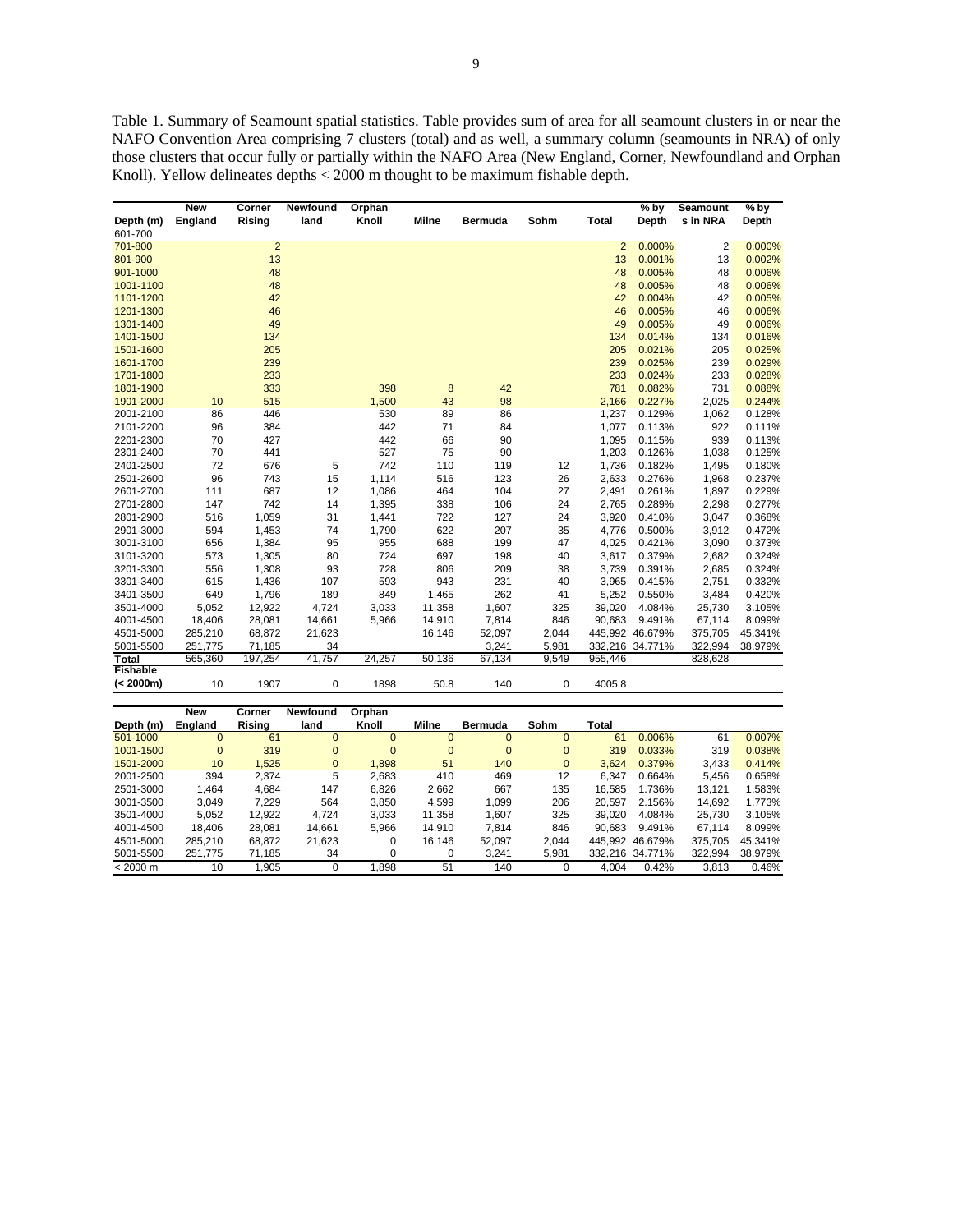| Depth (m) | 1     | 2      | 3            | 4            | 5                   | 6     | $\overline{7}$ | 8     | 9            | 10           | 11                                                                                         | 12                   | 13    | 14     | 15    | 16            | 17     | ΑIΙ              |
|-----------|-------|--------|--------------|--------------|---------------------|-------|----------------|-------|--------------|--------------|--------------------------------------------------------------------------------------------|----------------------|-------|--------|-------|---------------|--------|------------------|
| 801-900   |       |        |              |              |                     |       |                |       |              |              |                                                                                            |                      |       |        |       |               |        |                  |
| 901-1000  |       |        |              |              |                     |       |                |       |              |              |                                                                                            |                      |       |        |       |               |        |                  |
| 1001-1100 |       |        |              |              |                     |       |                |       |              |              |                                                                                            |                      |       |        |       |               |        |                  |
| 1101-1200 |       |        |              |              |                     |       |                |       |              |              |                                                                                            |                      |       |        |       |               |        |                  |
| 1201-1300 |       |        |              |              |                     |       |                |       |              |              |                                                                                            |                      |       |        |       |               |        |                  |
| 1301-1400 |       |        |              |              |                     |       |                |       |              |              |                                                                                            |                      |       |        |       |               |        |                  |
| 1401-1500 |       |        |              |              |                     |       |                |       |              |              |                                                                                            |                      |       |        |       |               |        |                  |
| 1501-1600 |       |        |              |              |                     |       |                |       |              |              |                                                                                            |                      |       |        |       |               |        |                  |
| 1601-1700 |       |        |              |              |                     |       |                |       |              |              |                                                                                            |                      |       |        |       |               |        |                  |
| 1701-1800 |       |        |              |              |                     |       |                |       |              |              |                                                                                            |                      |       |        |       |               |        |                  |
| 1801-1900 |       |        |              |              |                     |       |                |       |              |              |                                                                                            |                      |       |        |       |               |        |                  |
| 1901-2000 | 6.2   |        |              |              |                     |       |                |       |              |              |                                                                                            |                      |       |        |       | 0.1           | 3.5    | 10.0             |
| 2001-2100 | 22.9  |        |              |              |                     |       |                |       |              |              |                                                                                            |                      |       |        |       | 8.3           | 51.5   | 86.0             |
| 2101-2200 | 19.0  |        |              |              |                     |       |                |       |              |              |                                                                                            |                      |       | 3.5    |       | 6.1           | 65.3   | 96.0             |
| 2201-2300 | 17.7  |        |              |              |                     |       |                |       |              |              |                                                                                            |                      |       | 5.6    |       | 5.6           | 42.7   | 70.0             |
| 2301-2400 | 18.2  |        |              |              |                     |       |                |       |              |              |                                                                                            |                      |       | 4.1    |       | 6.4           | 39.7   | 70.0             |
| 2401-2500 | 19.5  |        |              |              |                     |       |                |       |              |              |                                                                                            |                      |       | 5.2    |       | 6.0           | 41.9   | 72.0             |
| 2501-2600 | 19.9  |        |              |              |                     |       |                |       |              |              |                                                                                            |                      |       | 5.1    |       | 8.6           | 62.1   | 96.0             |
| 2601-2700 | 22.9  |        |              |              |                     |       |                |       |              |              |                                                                                            |                      |       | 5.7    |       | 9.2           | 72.7   | 111.0            |
| 2701-2800 | 24.1  |        |              |              |                     |       |                | 41.1  |              |              |                                                                                            |                      |       | 6.6    |       | 10.2          | 63.8   | 147.0            |
| 2801-2900 | 55.8  |        | 42.2         |              |                     | 1.2   | 24.9           | 120.3 |              | 74.5         |                                                                                            |                      |       | 7.5    | 1.5   | 28.1          | 148.5  | 516.0            |
| 2901-3000 | 30.0  |        | 53.0         |              |                     | 23.3  | 79.4           | 39.8  |              | 81.6         |                                                                                            |                      |       | 18.8   | 30.2  | 17.3          | 138.0  | 594.0            |
| 3001-3100 | 28.8  | 31.2   | 36.8         | 23.1         | 29.5                | 14.9  | 106.4          | 32.5  |              | 62.5         |                                                                                            |                      |       | 17.1   | 19.1  | 16.5          | 162.8  | 656.0            |
| 3101-3200 | 32.9  | 83.0   | 29.7         | 44.4         | 27.7                | 14.7  | 85.8           | 27.1  |              | 51.8         |                                                                                            |                      |       | 20.5   | 14.4  | 20.9          | 141.1  | 573.0            |
| 3201-3300 | 30.1  | 53.2   | 28.9         | 59.6         | 20.5                | 13.1  | 85.0           | 273   |              | 50.5         |                                                                                            |                      |       | 20.7   | 13.6  | 19.5          | 145.0  | 556.0            |
| 3301-3400 | 32.0  | 49.9   | 31.0         | 48.6         | 20.1                | 12.9  | 94.7           | 27.1  |              | 55.9         |                                                                                            |                      |       | 23.1   | 12.9  | 23.5          | 179.4  | 615.0            |
| 3401-3500 | 37.5  | 51.0   | 31.9         | 43.8         | 23.3                | 15.0  | 92.7           | 26.4  |              | 55.2         |                                                                                            |                      |       | 25.4   | 14.9  | 27.9          | 181.9  | 649.0            |
| 3501-4000 | 257.3 | 60.8   | 394.2        | 47.2         | 24.2                | 145.6 | 658.7          | 187.4 |              | 530.2        |                                                                                            |                      |       | 29.4   | 94.2  | 205.3         | 971.0  | 5052.0           |
| 4001-4500 | 364.8 |        | 350.7 1252.8 | 414.8        | 221.2               |       | 333.0 1582.3   | 438.6 |              | 17.2 1695.1  | 26.4                                                                                       | 132.1                | 70.8  | 247.0  | 245.9 | 678.9         | 1418.9 | 18406.0          |
| 4501-5000 | 90.6  |        | 820.6 1758.0 | 940.0        | 733.3               |       | 694.2 3105.3   | 876.3 |              | 464.9 3507.7 | 405.7                                                                                      | 624.8                | 752.7 | 606.4  |       | 907.8 1498.4  |        | 7563.2 285210.0  |
| 5001-5500 |       | 1440.5 |              | 101.9 2348.1 | 1014.2              |       | 387.7 2179.2   |       | 238.6 1485.2 |              | 34.2 1735.1                                                                                | 3189.6 4494.5 2380.8 |       |        | 74.1  | 1.7           |        | 5519.6 251775.0  |
| Total     |       |        |              |              |                     |       |                |       |              |              | 1130.3 2940.9 3760.3 3969.6 2114.0 1655.6 8094.4 2082.6 1967.3 6199.0 2167.3 3946.4 5318.1 |                      |       | 3432.4 |       | 1428.6 2598.4 |        | 17012.6 565360.0 |
| 500       |       |        |              |              |                     |       |                |       |              |              |                                                                                            |                      |       |        |       |               |        |                  |
| 501-1000  | 0.0   | 0.0    | 0.0          | 0.0          | 0.0                 | 0.0   | 0.0            | 0.0   | 0.0          | 0.0          | 0.0                                                                                        | 0.0                  | 0.0   | 0.0    | 0.0   | 0.0           | 0.0    | 0.0              |
| 1001-1500 | 0.0   | 0.0    | 0.0          | 0.0          | 0.0                 | 0.0   | 0.0            | 0.0   | 0.0          | 0.0          | 0.0                                                                                        | 0.0                  | 0.0   | 0.0    | 0.0   | 0.0           | 0.0    | 0.0              |
| 1501-2000 | 6.2   | 0.0    | 0.0          | 0.0          | 0.0                 | 0.0   | 0.0            | 0.0   | 0.0          | 0.0          | 0.0                                                                                        | 0.0                  | 0.0   | 0.0    | 0.0   | 0.1           | 3.5    | 10.0             |
| 2001-2500 | 97.3  | 0.0    | 0.0          | 0.0          | 0.0                 | 0.0   | 0.0            | 0.0   | 0.0          | 0.0          | 0.0                                                                                        | 0.0                  | 0.0   | 18.3   | 0.0   | 32.4          | 241.1  | 394.0            |
| 2501-3000 | 152.8 | 0.0    | 95.2         | 0.0          | 0.0                 | 24.6  | 104.3          | 201.2 | 0.0          | 156.1        | 0.0                                                                                        | 0.0                  | 0.0   | 43.6   | 31.7  | 73.4          | 485.1  | 1464.0           |
| 3001-3500 | 161.3 | 268.2  | 158.3        | 219.5        | 121.1               | 70.5  | 464.7          | 140.5 | 0.0          | 275.8        | 0.0                                                                                        | 0.0                  | 0.0   | 106.8  | 74.9  | 108.2         | 810.2  | 3049.0           |
| 3501-4000 | 257.3 | 60.8   | 394.2        | 47.2         | 24.2                | 145.6 | 658.7          | 187.4 | 0.0          | 530.2        | 0.0                                                                                        | 0.0                  | 0.0   | 29.4   | 94.2  | 205.3         | 971.0  | 5052.0           |
| 4001-4500 | 364.8 |        | 350.7 1252.8 | 414.8        | 221.2               |       | 333.0 1582.3   | 438.6 |              | 17.2 1695.1  | 26.4                                                                                       | 132.1                | 70.8  | 247.0  | 245.9 | 678.9         | 1418.9 | 18406.0          |
| 4501-5000 | 90.6  |        | 820.6 1758.0 | 940.0        | 733.3               |       | 694.2 3105.3   | 876.3 |              | 464.9 3507.7 | 405.7                                                                                      | 624.8                | 752.7 | 606.4  |       | 907.8 1498.4  |        | 7563.2 285210.0  |
| 5001-5500 |       | 1440.5 |              |              | 101.9 2348.1 1014.2 |       | 387.7 2179.2   |       | 238.6 1485.2 |              | 34.2 1735.1 3189.6 4494.5 2380.8                                                           |                      |       |        | 74.1  | 1.7           |        | 5519.6 251775.0  |

Table 2. Spatial statistics for 17 New England Seamounts (Refer to Fig. 1 for seamount # references at top of table).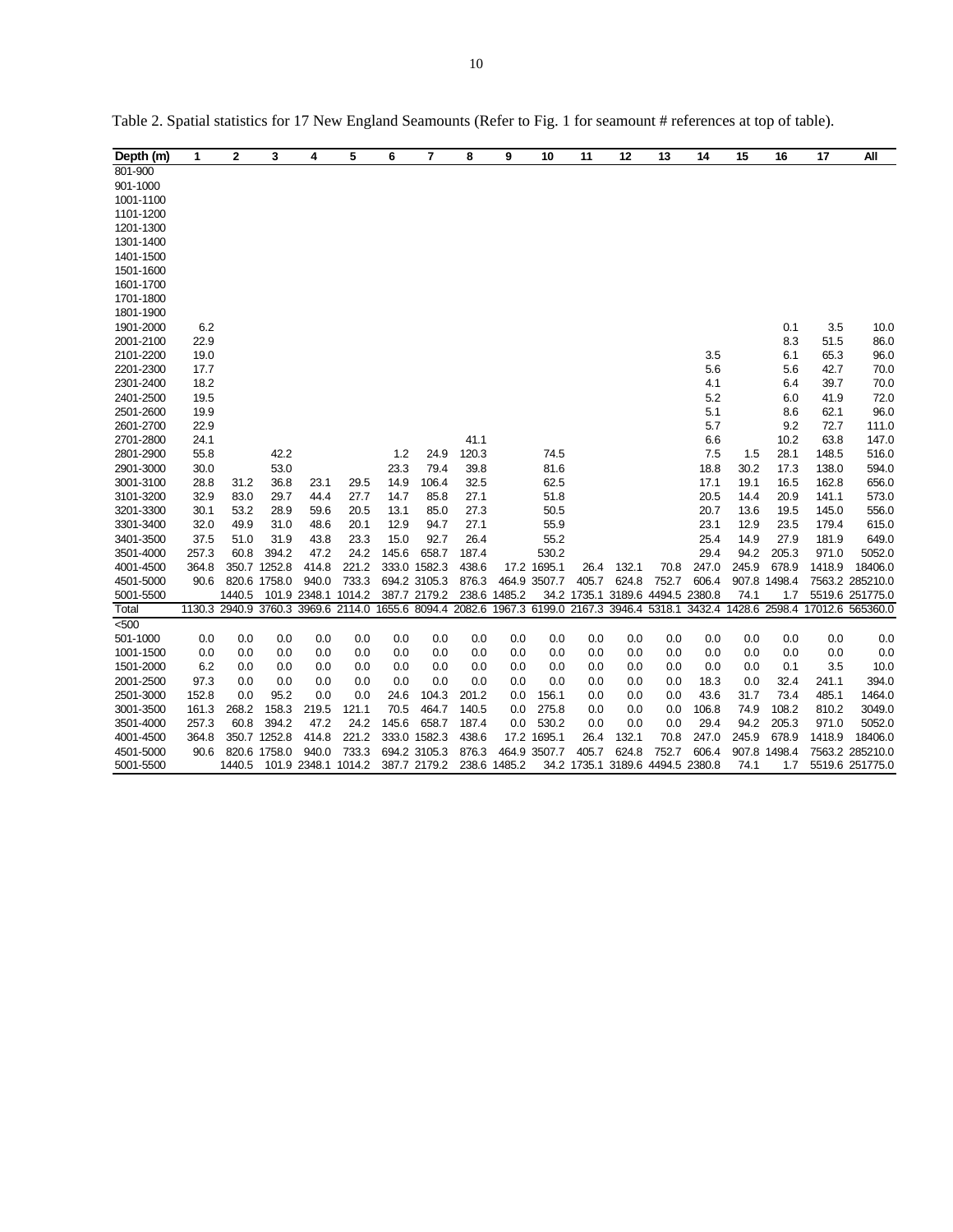| Depth (m) | 1     | $\overline{2}$          | 3a          | 3b               | 3c        | 4                   | 5                                               | 6     | $\overline{7}$ | 8             | 9а            | 9 <sub>b</sub> | 10a          | 10b         | 11a         | 11 <sub>b</sub> | 12                          | 13                                  | 14    | All       |
|-----------|-------|-------------------------|-------------|------------------|-----------|---------------------|-------------------------------------------------|-------|----------------|---------------|---------------|----------------|--------------|-------------|-------------|-----------------|-----------------------------|-------------------------------------|-------|-----------|
| 701-800   |       |                         |             |                  |           |                     |                                                 |       |                |               |               |                |              | 2.0         |             |                 |                             |                                     |       | 2.0       |
| 801-900   |       |                         |             |                  |           |                     |                                                 |       |                |               |               |                |              | 12.8        |             |                 |                             |                                     |       | 13.0      |
| 901-1000  |       |                         |             |                  |           |                     |                                                 |       |                |               | 30.1          |                |              | 17.9        |             |                 |                             |                                     |       | 48.0      |
| 1001-1100 |       |                         |             |                  |           |                     |                                                 |       |                |               | 29.3          |                |              | 18.4        |             |                 |                             |                                     |       | 48.0      |
| 1101-1200 |       |                         |             |                  |           |                     |                                                 |       |                |               | 23.0          |                |              | 18.8        |             |                 |                             |                                     |       | 42.0      |
| 1201-1300 |       |                         |             |                  |           |                     |                                                 |       |                |               | 26.2          |                |              | 19.7        |             |                 |                             |                                     |       | 46.0      |
| 1301-1400 |       |                         |             |                  |           |                     |                                                 |       |                |               | 29.1          |                |              | 19.8        |             |                 |                             |                                     |       | 49.0      |
| 1401-1500 |       |                         |             |                  |           |                     |                                                 |       |                |               | 35.3          | 65.7           |              | 19.8        | 13.1        |                 |                             |                                     |       | 134.0     |
| 1501-1600 |       |                         |             |                  |           |                     |                                                 |       |                |               | 37.0          | 86.2           |              | 21.4        | 60.0        |                 |                             |                                     |       | 205.0     |
| 1601-1700 |       |                         |             |                  |           |                     |                                                 |       |                |               | 41.5          | 68.1           |              | 23.3        | 106.3       |                 |                             |                                     |       | 239.0     |
| 1701-1800 |       |                         |             |                  |           |                     |                                                 |       |                |               | 45.9          | 63.3           |              | 26.3        | 97.9        |                 |                             |                                     |       | 233.0     |
| 1801-1900 |       |                         | 17.8        |                  |           |                     |                                                 |       | 8.6            |               | 101.6         | 69.8           |              | 31.5        | 116.1       |                 |                             |                                     |       | 333.0     |
| 1901-2000 |       |                         | 77.3        |                  |           |                     |                                                 |       | 68.8           |               | 143.1         | 71.4           |              | 38.8        | 116.1       |                 |                             |                                     |       | 515.0     |
| 2001-2100 |       |                         | 49.0        |                  |           |                     |                                                 |       | 43.2           |               | 155.4         | 68.2           |              | 40.9        | 89.4        |                 |                             |                                     |       | 446.0     |
| 2101-2200 |       | 9.3                     | 37.7        |                  |           |                     |                                                 |       | 39.4           |               | 113.6         | 59.3           |              | 39.1        | 85.7        |                 |                             |                                     |       | 384.0     |
| 2201-2300 |       | 51.9                    | 38.5        |                  |           |                     |                                                 |       | 39.5           |               | 108.2         | 59.6           |              | 40.3        | 89.3        |                 |                             |                                     |       | 427.0     |
| 2301-2400 |       | 52.2                    | 41.7        |                  |           |                     |                                                 |       | 42.3           |               | 105.6         | 56.2           |              | 38.8        | 103.8       |                 |                             |                                     |       | 441.0     |
| 2401-2500 | 139.0 | 35.8                    | 46.2        |                  |           |                     | 23.7                                            |       | 45.2           |               | 116.4         | 58.2           |              | 74.8        | 130.3       |                 |                             | 6.1                                 |       | 676.0     |
| 2501-2600 | 154.6 | 31.6                    | 52.3        |                  |           |                     | 31.3                                            |       | 48.7           |               | 121.9         | 59.3           |              | 67.2        | 158.2       |                 |                             | 18.0                                |       | 743.0     |
| 2601-2700 | 126.6 | 27.0                    | 55.6        |                  |           |                     | 31.0                                            |       | 50.5           |               | 122.8         | 63.2           |              | 65.6        | 131.0       |                 |                             | 14.0                                |       | 687.0     |
| 2701-2800 | 139.1 | 30.0                    | 57.0        | 18.0             |           |                     | 339                                             |       | 59.8           |               | 122.2         | 67.5           |              | 66.6        | 130.5       |                 |                             | 16.9                                |       | 742.0     |
| 2801-2900 | 141.8 | 31.5                    | 63.3        | 78.8             |           |                     | 54.5                                            |       | 67.7           | 54.5          | 139.4         | 94.4           | 15.5         | 70.0        | 156.7       | 27              | 5.4                         | 80.8                                |       | 1,059.0   |
| 2901-3000 | 136.9 | 44.5                    | 66.7        | 61.4             |           | 13.9                | 64.5                                            | 70.9  | 71.9           | 110.3         | 143.1         | 162.7          | 25.9         | 71.5        | 192.2       | 21.4            | 63.4                        | 130.6                               |       | 1,453.0   |
| 3001-3100 | 107.3 | 86.0                    | 68.1        | 51.1             |           | 15.8                | 60.1                                            | 50.7  | 76.8           | 85.4          | 142.3         | 167.2          | 26.2         | 70.7        | 158.1       | 23.2            | 63.5                        | 128.6                               |       | 1,384.0   |
| 3101-3200 | 101.1 | 86.0                    | 77.9        | 47.6             |           | 15.3                | 56.9                                            | 47.6  | 82.7           | 79.6          | 145.0         | 157.3          | 24.8         | 74.0        | 142.3 22.5  |                 | 48.2                        | 96.1                                |       | 1,305.0   |
| 3201-3300 | 98.8  | 81.3                    | 96.9        | 63.3             |           | 18.0                | 62.9                                            | 52.9  | 93.5           | 78.4          | 137.7         | 119.6          | 23.7         | 75.0        | 137.7 23.4  |                 | 53.7                        | 96.7                                |       | 1,308.0   |
| 3301-3400 | 100.4 | 86.5                    | 144.5 103.6 |                  |           | 21.1                | 70.5                                            | 56.5  | 112.9          | 87.0          | 148.7         | 108.4          | 23.3         | 87.8        | 140.5       | 24.4            | 59.4                        | 94.2                                |       | 1,436.0   |
| 3401-3500 | 106.1 | 101.3                   | 171.4 68.1  |                  |           | 23.7                | 76.4                                            | 65.7  | 161.6          | 94.4          | 153.9         | 97.1           |              | 24.4 131.8  | 135.9 29.7  |                 | 178.7                       | 103.5                               | 74.0  | 1,796.0   |
| 3501-4000 | 634.8 | 664.4                   |             | 782.2 430.8      | 14.7      | 141.8               | 560.8                                           |       | 389.6 1,108.1  |               | 812.7 1,195.9 | 526.0          |              | 171.4 956.8 |             |                 | 983.8 207.0 1,607.5         | 638.3                               | 428.7 | 12,922.0  |
| 4001-4500 | 798.1 | 823.5                   |             | 408.9 854.2 83.8 |           | 347.7               | 727.8                                           | 537.2 |                | 622.6 1,081.7 | 785.1         | 976.1          |              | 589.6 981.9 |             |                 |                             | 910.3 614.7 3,436.6 2,333.6 1,358.0 |       | 28,081.0  |
| 4501-5000 | 386.0 | 947.5                   | 45.3        |                  | 215.4     |                     | 592.9 1,225.7                                   | 254.3 | 196.8          | 393.9         |               | 236.4 1,006.3  |              | 792.0 213.9 |             |                 | 494.5 528.3 2,565.8 1,126.9 |                                     |       | 68,872.0  |
| 5001-5500 | 100.4 | 480.9                   | 11.5        |                  |           | 1,022.5 3,272.3     |                                                 | 270.7 |                | 119.4 1,166.5 | 27.7          | 34.4           | 721.7 30.7   |             | 12.0        | 6.9             | 85.8                        | 105.6                               |       | 71,185.0  |
| Total     |       | 3,270.9 3,671.0 2,409.9 |             |                  |           |                     | 2,212.7 6,352.2 1,795.9 3,159.7 4,044.2 4,654.5 |       |                |               |               |                | 2,438.5      |             | 4,891.5     |                 |                             | 8,168.1 4,989.9 1,860.7             |       | 197,055.0 |
| 500       |       |                         |             |                  |           |                     |                                                 |       |                |               |               |                |              |             |             |                 |                             |                                     |       |           |
| 501-1000  | 0.0   | 0.0                     | 0.0         | 0.0              | 0.0       | 0.0                 | 0.0                                             | 0.0   | 0.0            | 0.0           | 30.1          | 0.0            | $0.0\degree$ | 30.7        | 0.0         | 0.0             | 0.0                         | 0.0                                 | 0.0   | 61.0      |
| 1001-1500 | 0.0   | 0.0                     | 0.0         | 0.0              | 0.0       | 0.0                 | 0.0                                             | 0.0   | 0.0            | 0.0           | 142.8         | 65.7           | 0.0          | 96.4        | 13.1        | 0.0             | 0.0                         | 0.0                                 | 0.0   | 319.0     |
| 1501-2000 | 0.0   | 0.0                     | 95.1        | 0.0              | 0.0       | 0.0                 | 0.0                                             | 0.0   | 77.4           | 0.0           | 369.1         | 358.8          |              | 0.0 141.3   | 496.3       | 0.0             | 0.0                         | 0.0                                 | 0.0   | 1,525.0   |
| 2001-2500 | 139.0 | 149.2                   | 213.1       | 0.0              | 0.0       | 0.0                 | 23.7                                            | 0.0   | 209.5          | 0.0           | 599.1         | 301.5          |              | 0.0 233.9   | 498.5       | 0.0             | 0.0                         | 6.1                                 | 0.0   | 2,374.0   |
| 2501-3000 | 699.0 | 164.6                   | 295.0 158.2 |                  | 0.0       | 13.9                | 215.1                                           | 70.9  | 298.6          | 164.8         | 649.4         | 447.1          |              | 41.4 340.9  | 768.6       | 24.1            | 68.8                        | 260.3                               | 0.0   | 4,684.0   |
| 3001-3500 | 513.6 | 441.0                   | 558.9 333.7 |                  | 0.0       | 93.9                | 326.8                                           | 273.4 | 527.4          | 424.7         | 727.5         | 649.6          |              | 122.3 439.3 | 714.4 123.3 |                 | 403.6                       | 519.1                               | 74.0  | 7,229.0   |
| 3501-4000 | 634.8 | 664.4                   |             | 782.2 430.8      | 14.7      | 141.8               | 560.8                                           |       | 389.6 1,108.1  |               | 812.7 1,195.9 | 526.0          | 171.4 956.8  |             |             |                 | 983.8 207.0 1,607.5         | 638.3                               | 428.7 | 12,922.0  |
| 4501-5000 | 386.0 | 947.5                   | 45.3        |                  | 0.0 215.4 |                     | 592.9 1,225.7                                   | 254.3 | 196.8          | 393.9         |               | 236.4 1,006.3  | 792.0 213.9  |             |             |                 | 494.5 528.3 2,565.8 1,126.9 |                                     | 0.0   | 68,872.0  |
| 5001-5500 | 100.4 | 480.9                   | 11.5        | 0.0              |           | 0.0 1,022.5 3,272.3 |                                                 | 270.7 |                | 119.4 1,166.5 | 27.7          | 34.4           | 721.7        | 30.7        | 12.0        | 6.9             | 85.8                        | 105.6                               | 0.0   | 71,185.0  |

Table 3. Spatial statistics for 14 Corner Rising Seamounts (Refer to Fig. 1 for seamount # references at top of table).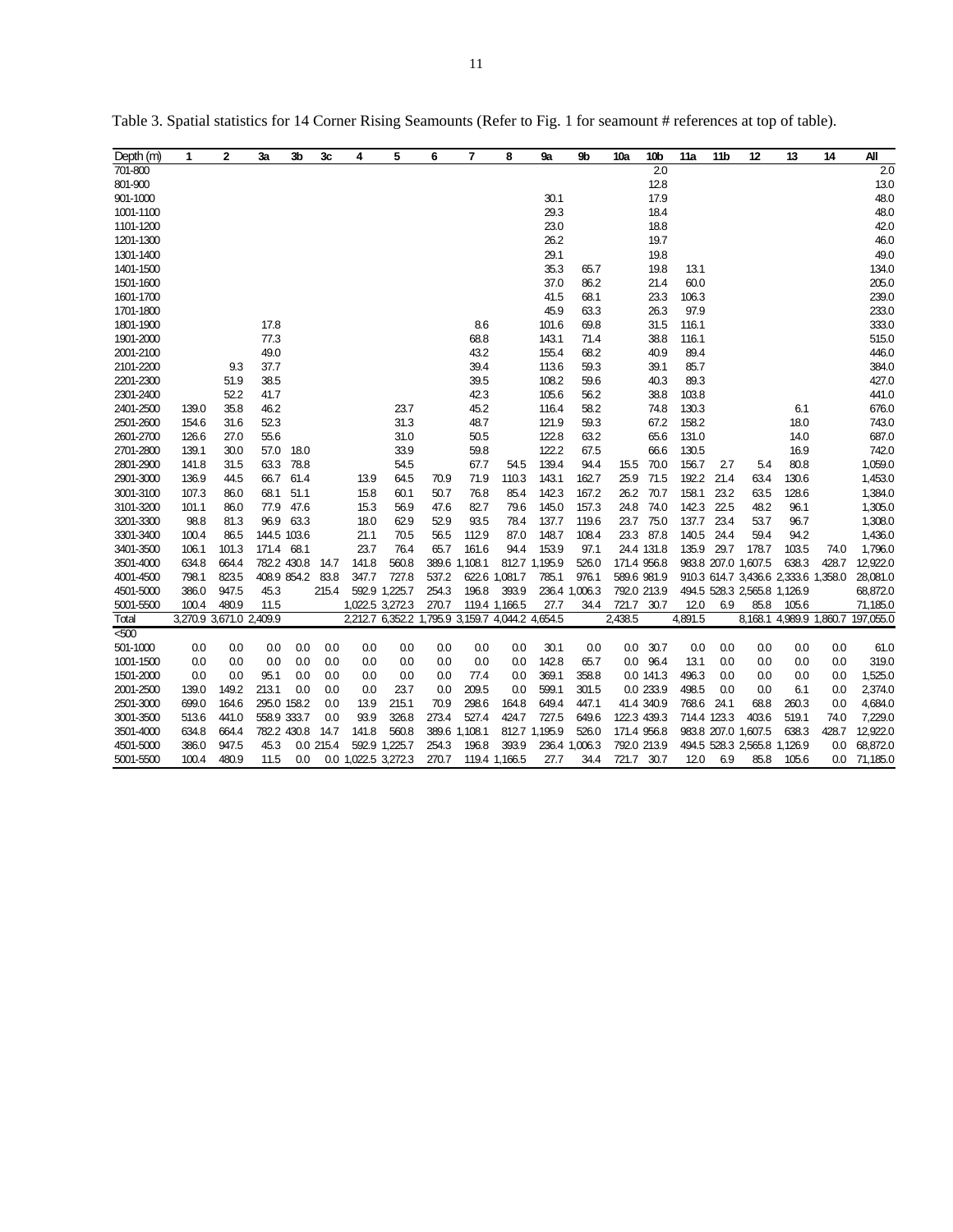|           | <b>Orphan Knoll</b> |         |       |       |         |       |          |          |
|-----------|---------------------|---------|-------|-------|---------|-------|----------|----------|
| Depth (m) | 1.0                 | 2.0     | 3.0   | 4.0   | 5.0     | 6.0   | All      | 1.0      |
| 801-900   |                     |         |       |       |         |       |          |          |
| 901-1000  |                     |         |       |       |         |       |          |          |
| 1001-1100 |                     |         |       |       |         |       |          |          |
| 1101-1200 |                     |         |       |       |         |       |          |          |
| 1201-1300 |                     |         |       |       |         |       |          |          |
| 1301-1400 |                     |         |       |       |         |       |          |          |
| 1401-1500 |                     |         |       |       |         |       |          |          |
| 1501-1600 |                     |         |       |       |         |       |          |          |
| 1601-1700 |                     |         |       |       |         |       |          |          |
| 1701-1800 |                     |         |       |       |         |       |          |          |
| 1801-1900 |                     |         |       |       |         |       |          | 397.7    |
| 1901-2000 |                     |         |       |       |         |       |          | 1,500.3  |
| 2001-2100 |                     |         |       |       |         |       |          | 529.9    |
| 2101-2200 |                     |         |       |       |         |       |          | 442.3    |
| 2201-2300 |                     |         |       |       |         |       |          | 442.2    |
| 2301-2400 |                     |         |       |       |         |       |          | 526.8    |
| 2401-2500 |                     | 5.2     |       |       |         |       | 5.2      | 741.9    |
| 2501-2600 |                     | 14.7    |       |       |         |       | 14.7     | 1,114.1  |
| 2601-2700 |                     | 12.3    |       |       |         |       | 12.3     | 1,086.3  |
| 2701-2800 |                     | 14.0    |       |       |         |       | 14.0     | 1,394.8  |
| 2801-2900 | 16.6                | 14.8    |       |       |         |       | 31.4     | 1,440.6  |
| 2901-3000 | 22.4                | 31.7    | 9.9   | 20.3  |         |       | 74.4     | 1,790.4  |
| 3001-3100 | 20.3                | 48.5    | 24.1  | 26.3  |         |       | 95.1     | 955.2    |
| 3101-3200 | 19.8                | 42.9    | 21.5  | 17.1  |         |       | 79.7     | 724.2    |
| 3201-3300 | 24.3                | 51.9    | 25.7  | 16.6  |         |       | 92.8     | 728.2    |
| 3301-3400 | 28.4                | 57.5    | 31.0  | 17.0  | 3.6     |       | 106.6    | 593.4    |
| 3401-3500 | 62.0                | 76.7    | 36.0  | 17.1  | 30.7    | 11.6  | 189.3    | 849.4    |
| 3501-4000 | 1,058.9             | 611.5   | 300.0 | 108.7 | 229.2   | 61.8  | 4,723.6  | 3,032.6  |
| 4001-4500 | 1,220.8             | 1,346.3 | 203.4 | 161.3 | 586.4   | 89.9  | 14,660.5 | 5,966.2  |
| 4501-5000 |                     | 990.8   |       | 255.5 | 1,328.7 | 162.4 | 21,623.3 |          |
| Total     | 2,473.4             | 3,318.7 | 651.5 | 639.9 | 2,178.7 | 325.7 | 41,722.8 | 24,256.5 |
| < 500     |                     |         |       |       |         |       |          | 4,581.1  |
| 501-1000  | 0.0                 | 0.0     | 0.0   | 0.0   | 0.0     | 0.0   | 0.0      |          |
| 1001-1500 | 0.0                 | 0.0     | 0.0   | 0.0   | 0.0     | 0.0   | 0.0      | 0.0      |
| 1501-2000 | 0.0                 | 0.0     | 0.0   | 0.0   | 0.0     | 0.0   | 0.0      | 0.0      |
| 2001-2500 | 0.0                 | 5.2     | 0.0   | 0.0   | 0.0     | 0.0   | 5.2      | 1,898.0  |
| 2501-3000 | 0.0                 | 55.7    | 9.9   | 63.7  | 0.0     | 0.0   | 146.7    | 2,683.1  |
| 3001-3500 | 103.4               | 232.5   | 138.3 | 320.6 | 34.3    | 11.6  | 563.5    | 6,826.2  |
| 3501-4000 | 28.4                | 76.7    | 300.0 | 255.5 | 229.2   | 61.8  | 4,723.6  | 3,850.4  |
| 4001-4500 | 1,220.8             | 1,346.3 | 203.4 | 161.3 | 586.4   | 89.9  | 14,660.5 | 5,966.2  |

Table 4. Spatial statistics for 6 Newfoundland Seamounts and Orphan Knoll. (Refer to Fig. 1 for seamount # references at top of table).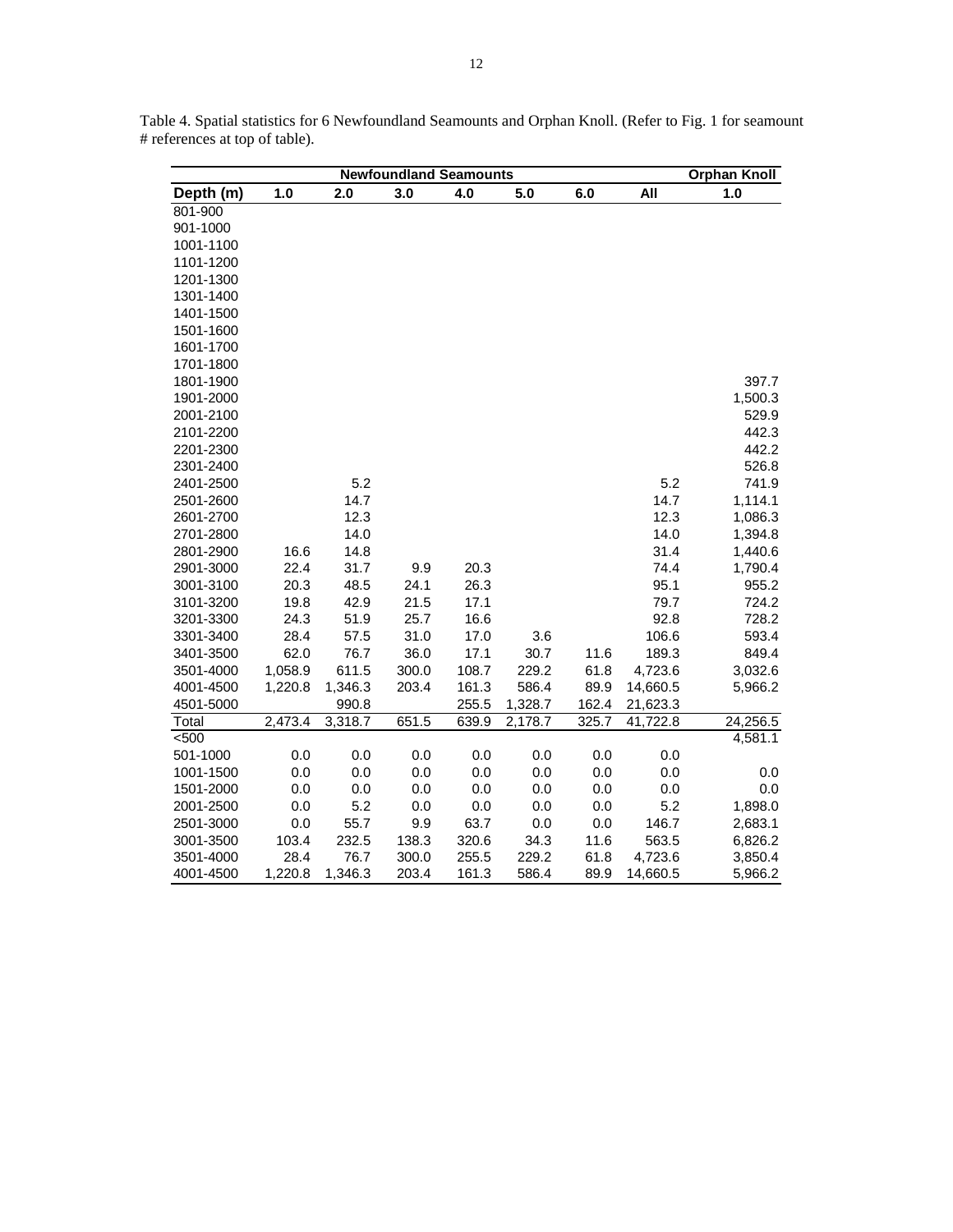

Fig. 1. Four seamount zones in NAFO Convention Area currently closed to demersal fishing. Map also shows individually numbered seamounts in these areas.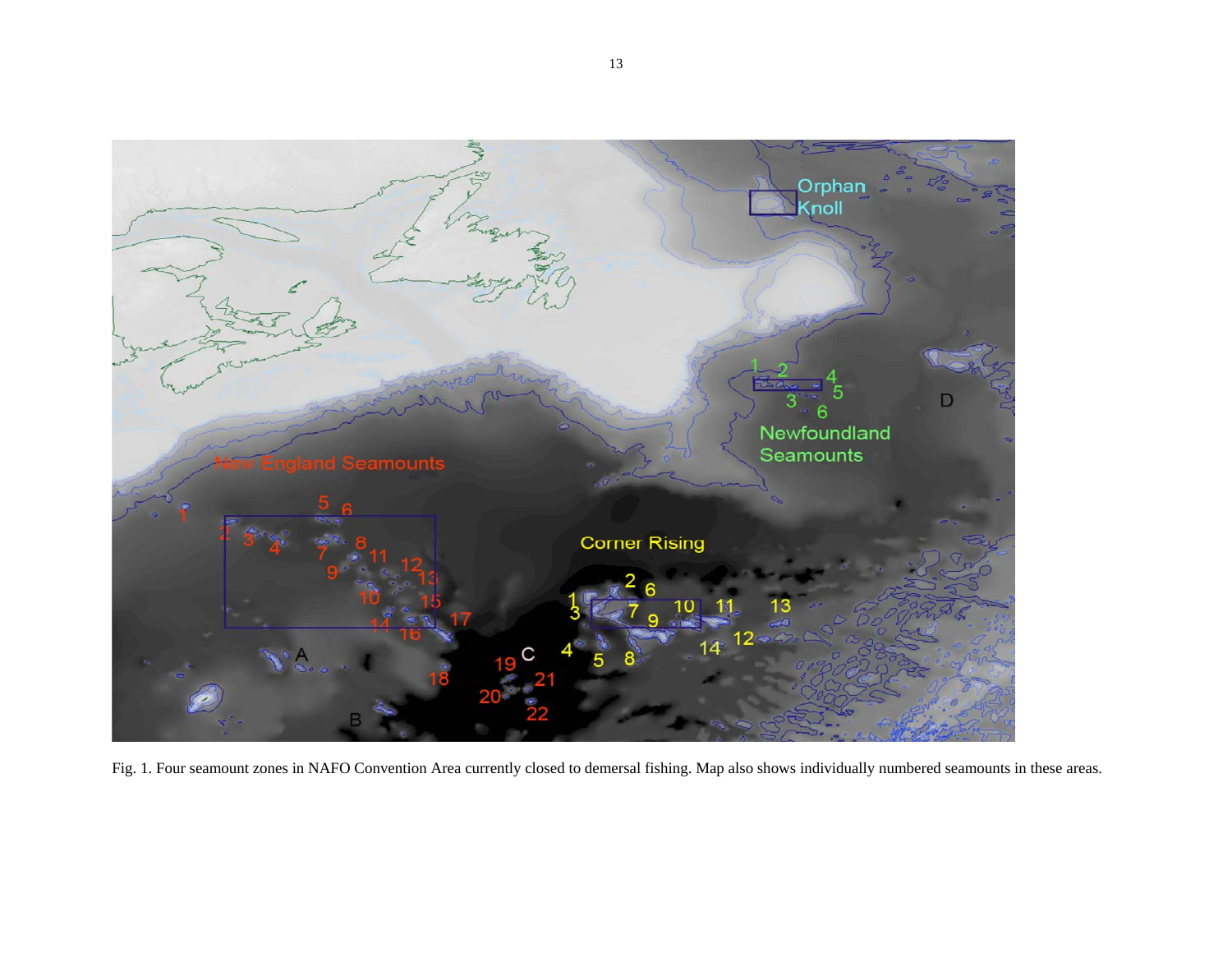

Figure 2. Spatial statistics for the four Seamount clusters, area at depths < 4000 m from the surface. Left column shows the overall area of each cluster by depth. Right column shows area of individual seamounts by depth range. Seamounts number corresponds to those displayed on Fig. 1.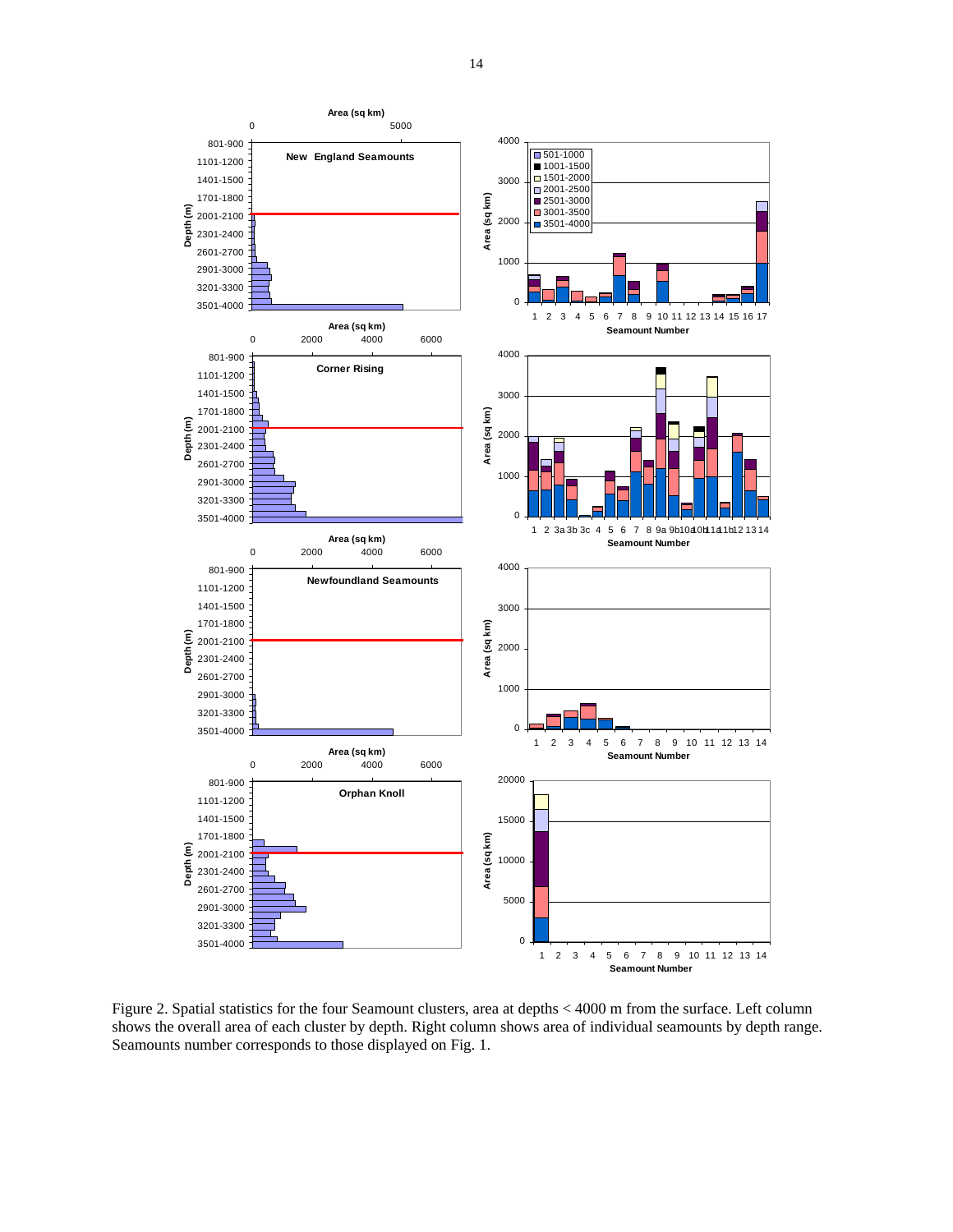

Figure 3. Locations of fishing stations on the Corner Seamounts from Canadian exploratory fishing in 1995. Squares are midwater, dots are bottom trawl.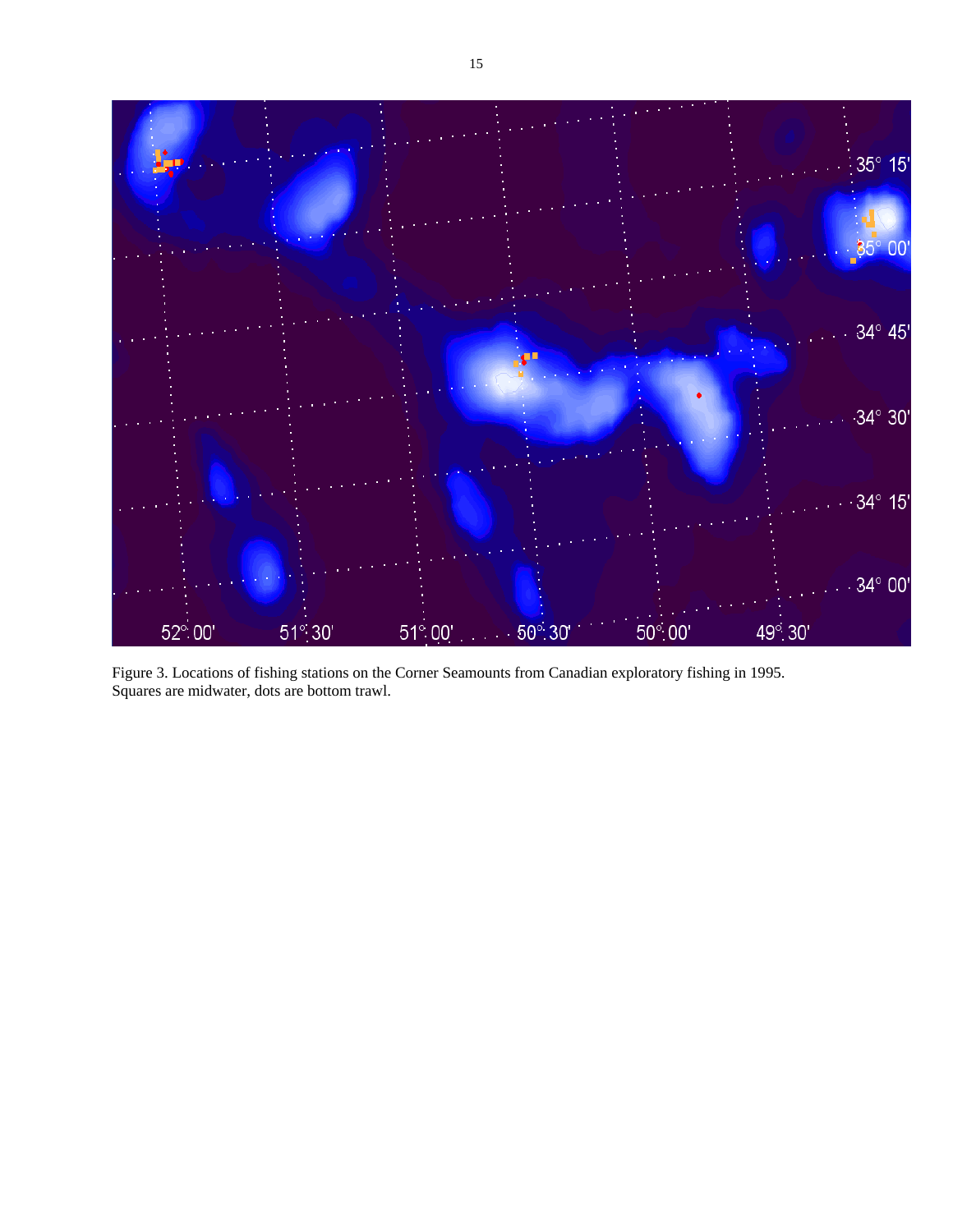| Appendix 1. NAFO Conservation and Enforcement measures, Article 12 |  |  |
|--------------------------------------------------------------------|--|--|
|--------------------------------------------------------------------|--|--|

5. As of January 1, 2007, and until December 31, 2010, the following areas shall be closed to all fishing activities involving demersal fishing gears. The closed areas are defined by connecting the following coordinates (in numerical order and back to coordinate 1).

| Area                   | Coordinate 1 | <b>Coordinate 2</b>   | Coordinate 3          | <b>Coordinate 4</b>   |
|------------------------|--------------|-----------------------|-----------------------|-----------------------|
| Orphan Knoll           | 50°00'30"N   | 51°00'30"N            | 51°00'30"N            | 50°00'30"N            |
|                        | 45°00'30"W   | 45°00'30"W            | 47°00'30"W            | 47°00'30"W            |
| Corner Seamounts       | 35°00'00"N   | 36°00'00"N            | $36^{\circ}00'00''$ N | 35°00'00"N            |
|                        | 48°00'00"W   | 48°00'00"W            | 52°00'00"W            | 52°00'00"W            |
| Newfoundland Seamounts | 43°29'00"N   | 44°00'00"N            | 44°00'00"N            | 43°29'00"N            |
|                        | 43°20'00"W   | $43^{\circ}20'00''$ W | 46°40'00"W            | 46°40'00"W            |
| New England Seamounts  | 35°00'00"N   | 39°00'00N             | 39°00'00N             | 35°00'00"N            |
|                        | 57°00'00"W   | 57°00'00"W            | 64°00'00"W            | $64^{\circ}00'00''$ W |

6. At the 2007 Annual Meeting, the Fisheries Commission shall consider providing access to a small scale and restricted exploratory fishery, effective January 1, 2008, not to exceed 20% of the fishable area of each seamount. These representative areas that may be fished on each seamount will be recommended by the Scientific Council based on existing survey and commercial data from these seamount areas. Scientific Council is requested to provide the Fisheries Commission, at the 2007 Annual Meeting, recommendations on: 1) areas that could be fished on each seamount and, 2) a protocol for the collection of the data required to assess these seamounts, with a view to future recommendations on management measures for these areas.

7. Contracting Parties shall provide the Executive Secretary, in advance of the June 2007 Scientific Council meeting, with all existing data from survey and commercial fisheries that have taken place in these seamount areas. The Executive Secretary will forward this information to the Scientific Council for its review in making the above noted recommendations to the Fisheries Commission.

8. Vessels may only fish in the defined areas in accordance with the protocol established by the Scientific Council and adopted by the Fisheries Commission. In addition to the protocol, vessels fishing in the areas defined in paragraph 5, shall have a scientific observer onboard.

9. If vessels fishing in the areas defined in paragraph 5 encounter hard corals, notification of the location of the coral area is to be provided to the Executive Secretary which will implement an immediate temporary closure of that area to all Contracting Parties pending a Fisheries Commission decision at the next Annual Meeting.

10. The measures referred to in paragraphs 5-9 shall be reviewed in 2010 by the Fisheries Commission, based on the advice from the Scientific Council, and a decision shall be taken on future management measures which may include extending the application of these measures for an additional period or making the closure(s) permanent.